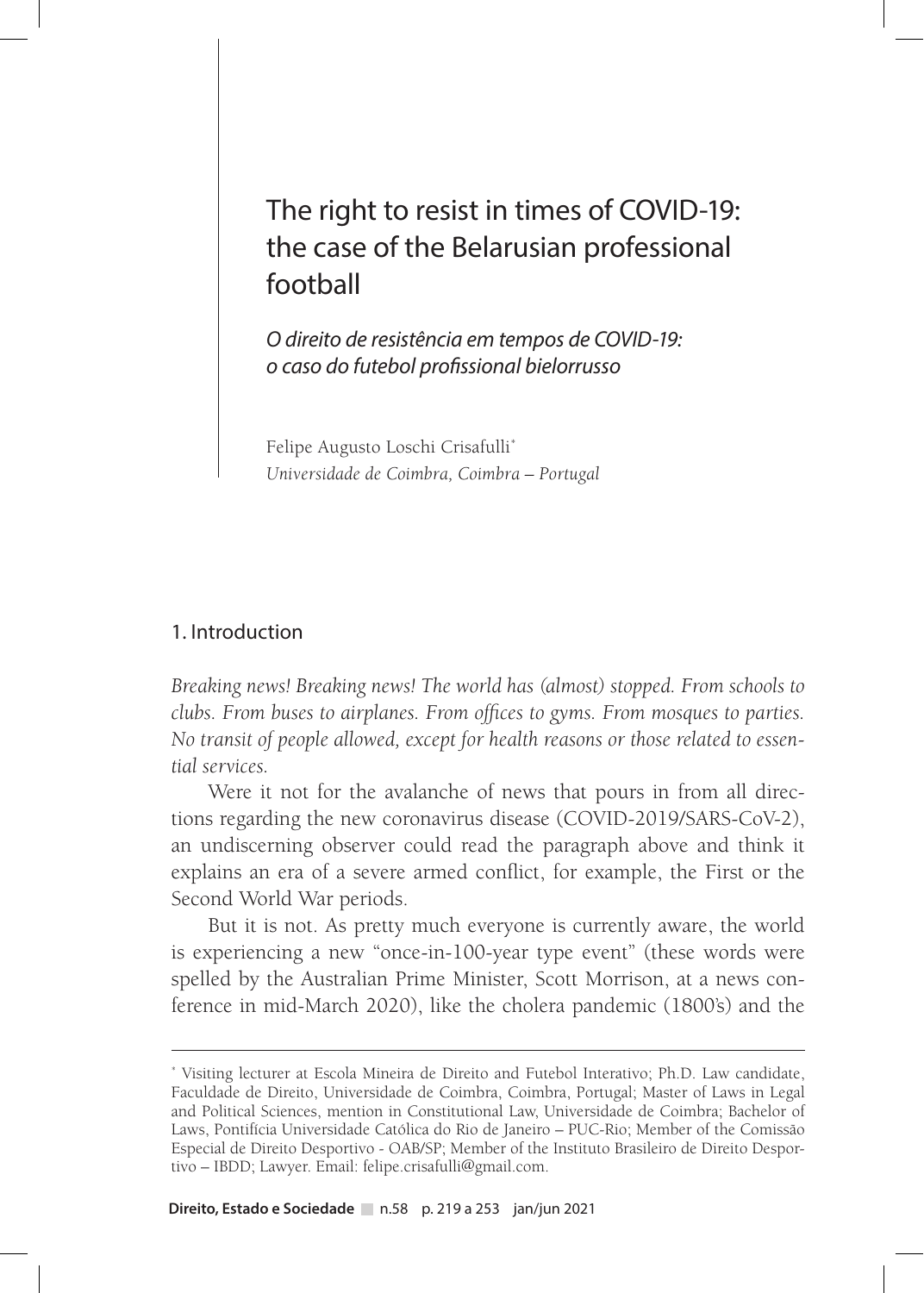Spanish flu (1900's) – without mentioning others, such as the Black Death (1300's).

It shall be said: in those cases, to a greater or lesser degree, *the world has also stopped*, paralysing businesses and/or non-essential activities. The difference, however, from the past to today is that, back then, the globalisation, viz., the process that made the world economy more connected and interdependent, intensifying worldwide social relations through the link of "distant localities in such a way that local happenings are shaped by events occurring many thousands of miles away and vice versa"<sup>1</sup>, was just a conception for the (future) modern days.

The countries, until the beginning of the twentieth century, were not so integrated in terms of organisations, transportations, connections, communications, policymaking in general, industrial or commodities production and trade: "globalization was not achieved in the pre-modern period, even if there were globalizing processes then. It was placed before the postmodern era. The foundations of worldwide interdependency were established in the era of modernity"2 .

By the way, it has to be noted: albeit they are commonly seen as synonyms and interchangeable, globalisation shall not be understood (exclusively) as internationalisation, liberalisation, universalisation or even Westernisation. Actually, if it was just those things, there would not be necessary a new word to identify such situation, namely taking into account it is a terminology that has gained prominence across continents<sup>3</sup>.

So, whether *internationalisation* is bound to the increase of transactions and interdependencies of the countries (from messages to pollutants or from investments to merchandise), *liberalisation* refers to an open world, with less borders (no constraints on movements of resources among countries, such as trade barriers, capital controls, visa checks or requirements), *universalisation* means an everywhere or worldwide dispersion of experiences (cultures, politics, legislations, economics, the Gregorian calendar) and objects (vehicles, outfit, toys, beverages, tobacco) and *Westernisation* symbolises a specific part of universalisation, i.e., the expansion of social structures of modernity over humanity (e.g., industrialism, capitalism, ra-

<sup>1</sup> GIDDENS, 1991, p. 71.

<sup>2</sup> MARTELL, 2010, p. 66.

<sup>3</sup> SCHOLTE, 2005, p. 51.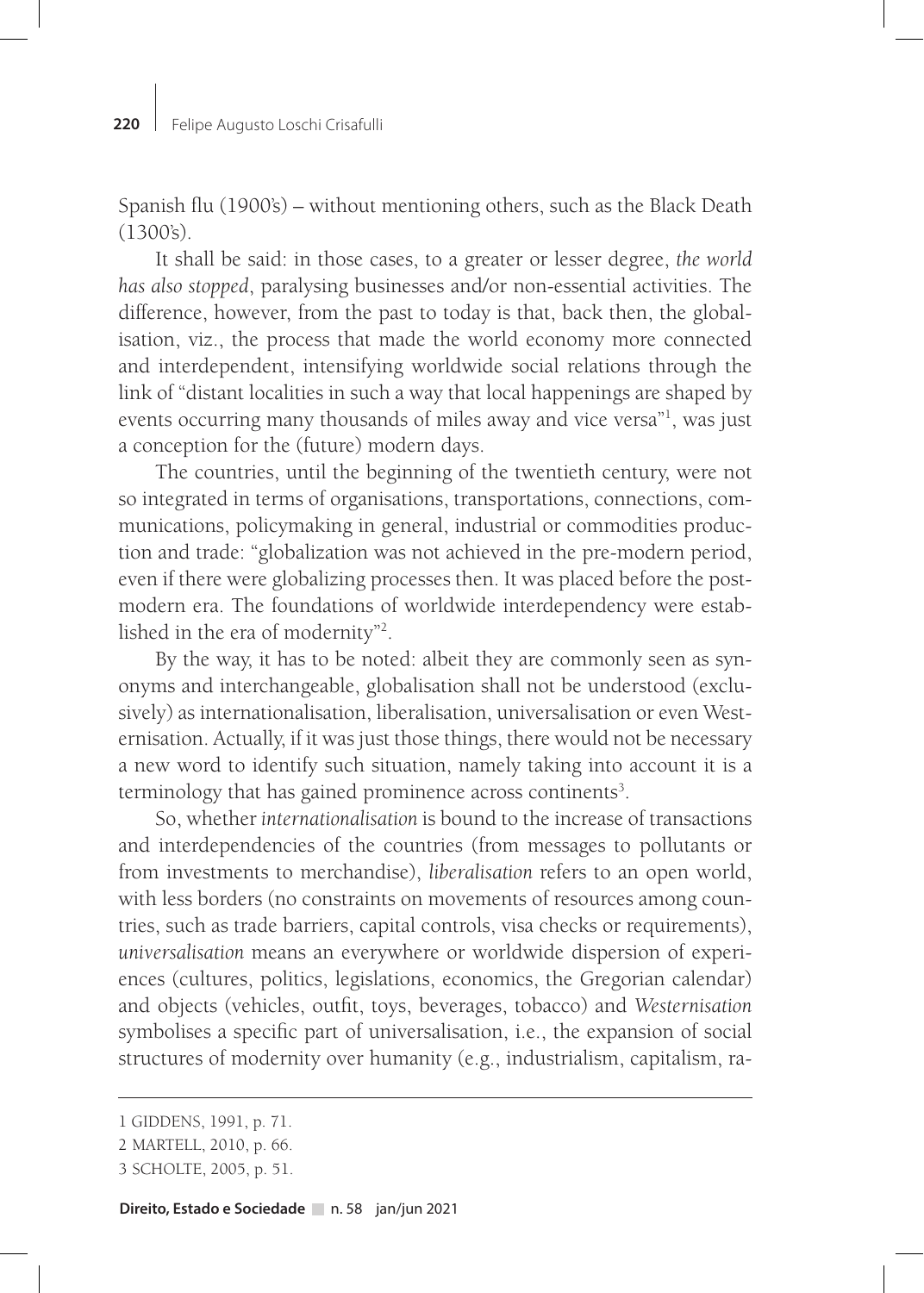tionalism, individualism, urbanism) and destruction of local cultures and autonomy, none of them is exactly new or identical to *globalisation* itself, i.e., they already existed before the globalisation period really started or present notorious differences (e.g., globalisation does not presuppose or necessarily opposite to *laissez-faire* economics)4 .

In fact, the sense in which the term *globalisation* was used above is closer to *spatiality.* The latter is related to the arena of human being actions and experiences and identifies the whole planet as a place for societal relations, through the reductions of borders and barriers to transworld social contacts, in physical, linguistical, psychological, cultural or legal ways, towards *one world.* This is what mainly distinguishes the current moment from its predecessors, i.e., long-distance connectivity has accompanied human history for centuries, but its spread and *supraterritoriality* characteristic are clear distinctive contemporary aspects<sup>5</sup>. After all, should globalisation mean any, but just, those other concepts, like universality or integration, it would have "not been achieved, and may well never be"6 .

Further, notwithstanding the fact that the science – specifically, the medicine – does not advance in leaps and bounds, on behalf of the appearance of a few geniuses, but much more ordinary, with building knowledge assets over time, since "[o]ne discovery leads to another in slow succession, and new understandings fade into existence"7 , there were several milestones in the past 100 years, from which medicine changed radically and sometimes rapidly.

So, if last time when *the world stopped* it was, primarily, as a consequence of hundreds or thousands of citizens deaths already happened, this time it is being carried out as a preceding step, i.e., it aims to prevent innumerable deaths across the globe. Although it is true prevention is better than cure, such kind of acting is far more difficult than in the shadow of a disaster or emergency.

<sup>4</sup> SCHOLTE, 2005, pp. 54-59.

<sup>5</sup> SCHOLTE, 2005, pp. 60-86.

<sup>6</sup> MARTELL, 2010, p. 66.

<sup>7</sup> SALEH, 2019.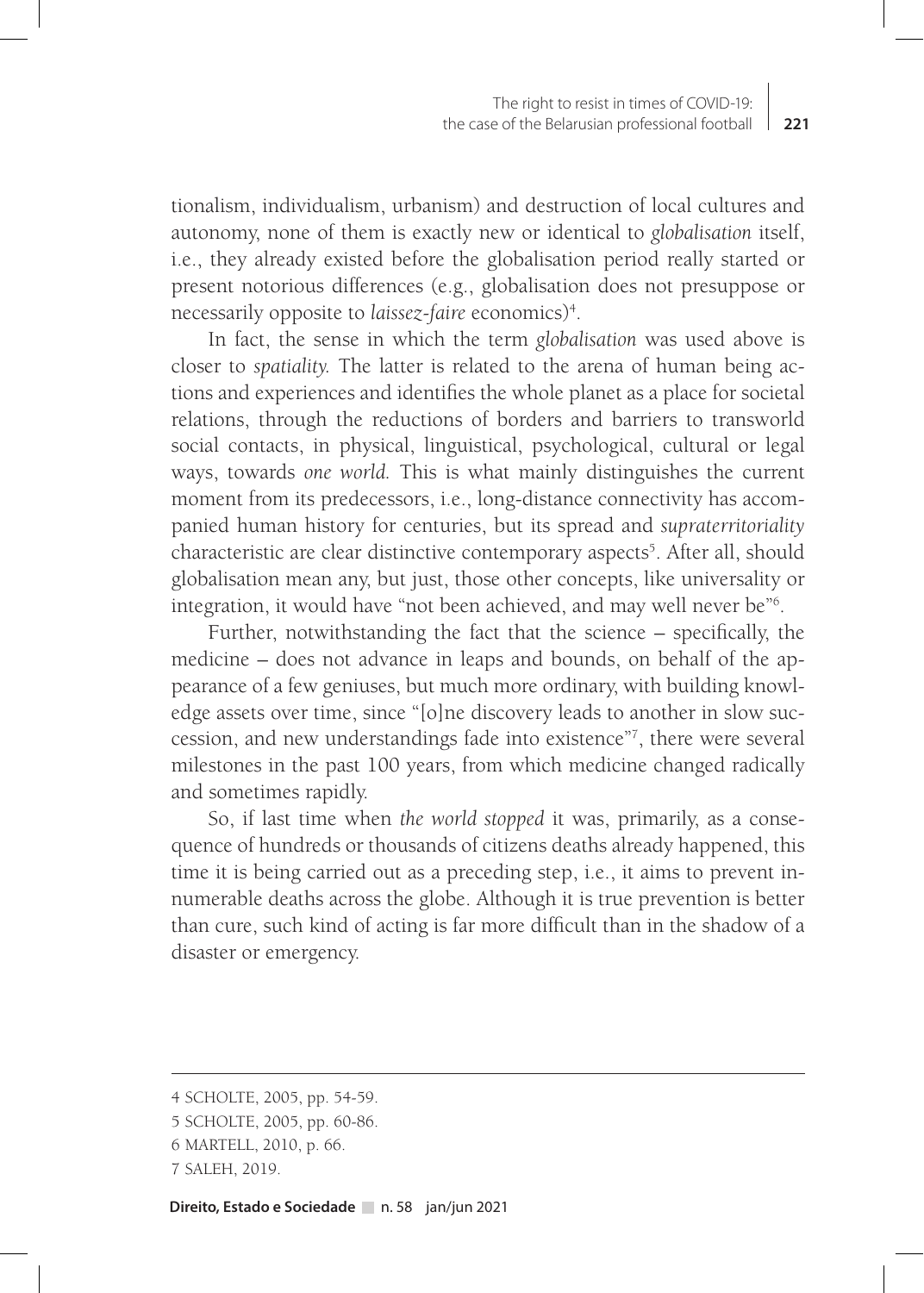#### **222** Felipe Augusto Loschi Crisafulli

# 2. No healthy, no party – or, no fans, no football: the shutdown of organised football (COVID-2019), except in Belarus

This is not the appropriate place to be presented and discussed in detail the medical and/or economic topics related to the new coronavirus, particularly because it is a legal paper. Still, even its main aspects (prevention, causes, diagnosis, symptoms, risk factors, treatment, complications) being spread out over the world, certain points are highlightable.

The timeline of the coronavirus outbreak can be summarised as follows: on 31st December 2019, the authorities of China alerted the World Health Organization (WHO) they were facing many pneumonia cases in Wuhan, Hubei province, with an unknown cause. In spite of it being a new virus, at that time it was concentrated in the aforenamed 11-million citizens city, and apart the endless number of accusations of censorship levelled at the Chinese dictatorial regime<sup>8</sup>, perhaps such is the reason why many countries did not pay special attention to it, considering that just within China, because of its local customs and traditions, the disease would be disseminated. Indeed, many politicians, e.g., from the USA, Brazil, Mexico, Iran and Italy9 , called it a *fantasy* or a *little flu/little cold*, prioritising economic growth over the measures required to curb a rise in infections.

It happens that this virus has an unprecedented speed of transmission – as above stated, also because these are days of globalisation. Until today10, there are around 3,000,000 confirmed cases, from China to Chile and the USA to New Zealand, approximately 0.3% of recoveries and more than 295,000 deaths. Actually, one episode that may have been decisive for the accelerated spread of the pandemic in Italy – the epicentre of the disease in Europe – was the match between Atalanta and Valencia, for the UEFA Champions League, realised in Milan, last February, when no one knew that the new coronavirus was already in the country $11$ .

The experts have underscored that the best way of preventing the contamination is by limiting the movement, interactions and social contact

9 WARD, 2020.

<sup>8</sup> REPORTERS WITHOUT BORDERS, 2020; ALMEIDA, 2020; LEMON, 2020.

<sup>10</sup> This paper was finalised in the last weekend of April 2020. 11 ROBINSON, 2020.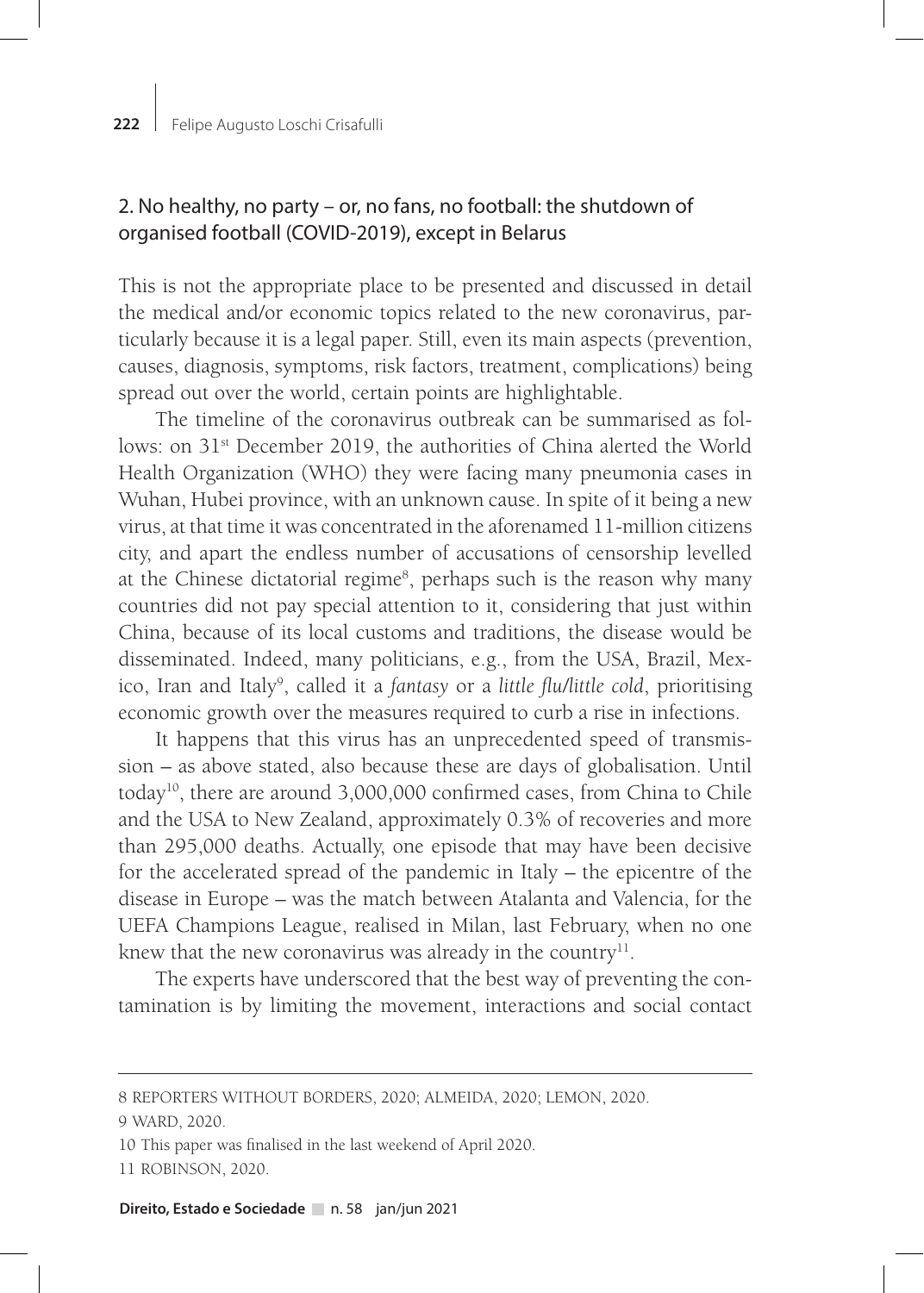of the people12. As a consequence, the *lockdown* implemented by many politicians worldwide to slow the spread of the disease range from mandatory geographic quarantines to non-mandatory recommendations to stay at home, including the prohibition of agglomerations and the closure of non-essential businesses and borders.

If not everything is roses, for sure it is not just thorns either; rather, many companies introduced home office and encouraged their workers to stay at home, the governments approved financial relieves for their nationals, singers started to perform online, for free, collecting donations to the most needy.

Following such social distancing orders, the international and national football bodies decided, firstly, that the football games should happen in empty stadiums. After many critics – namely, those regarding if it is worth professional sports being realised without spectators, not only from an economic point of view<sup>13</sup>, but also because the fans are the main reason of their existence and because many players started to test positive for coronavirus –, *all* competitions around the world stopped, whether or not prior or subsequent to the implementation of local anti-COVID-19 measures.

In reality, not exactly *all* football tournaments are suspended at this moment: in Belarus, the national league is being regularly played. Unlike everyone or everywhere else $14$ , Belarus decided just to play on, bring out

<sup>12</sup> FERGUSON et al. 2020; SHEN; TALEB; BAR-YAM, 2020.

<sup>13</sup> There have been considerable questions whether the leading sports can survive without the fans in attendance, since their main sources of revenue are the match-day sales, alongside with the broadcasting rights and sponsorship. It happens that, as well known, times of crisis can create opportunities to reinvent ourselves, meaning that the clubs shall find new ways of monetizing their activities, such as the streaming, new merchandising, advertising and alike strategies, focused on the digital platforms, production of new content, which will also lead the arrival of other players (people) to the market. For sure, those regular revenues (and the incomes of the clubs) were seriously affected by the pandemic, but, if there are no fans to buy tickets or souvenirs, beverages or food at the event, they are, as well, locked down at home, more connected than ever and missing their favourite stars and lovely sports moments. Thus, the supporters might be also more eager to acquire any and all types of products related to the club, and even more susceptible to do so, whatever those articles are, meaning that the marketing departments shall have a special position during the next months in this matter.

<sup>14</sup> The national football associations of Burundi (EDWARDS, 2020), Nicaragua (ALEXAN-DRINO, 2020), Tajikistan (KRASIMIROV, 2020), Taiwan (BLANCHARD et al., 2020) and Turkmenistan (BARKER, 2020) also continued, started a new or restarted the current season of their domestic competitions. The first one, where there are twelve confirmed cases of the SARS-CoV-2 and one person dead, with open stadiums and recommendations to the players do not celebrate goals together and keep their distance from referees; the second (thirteen positive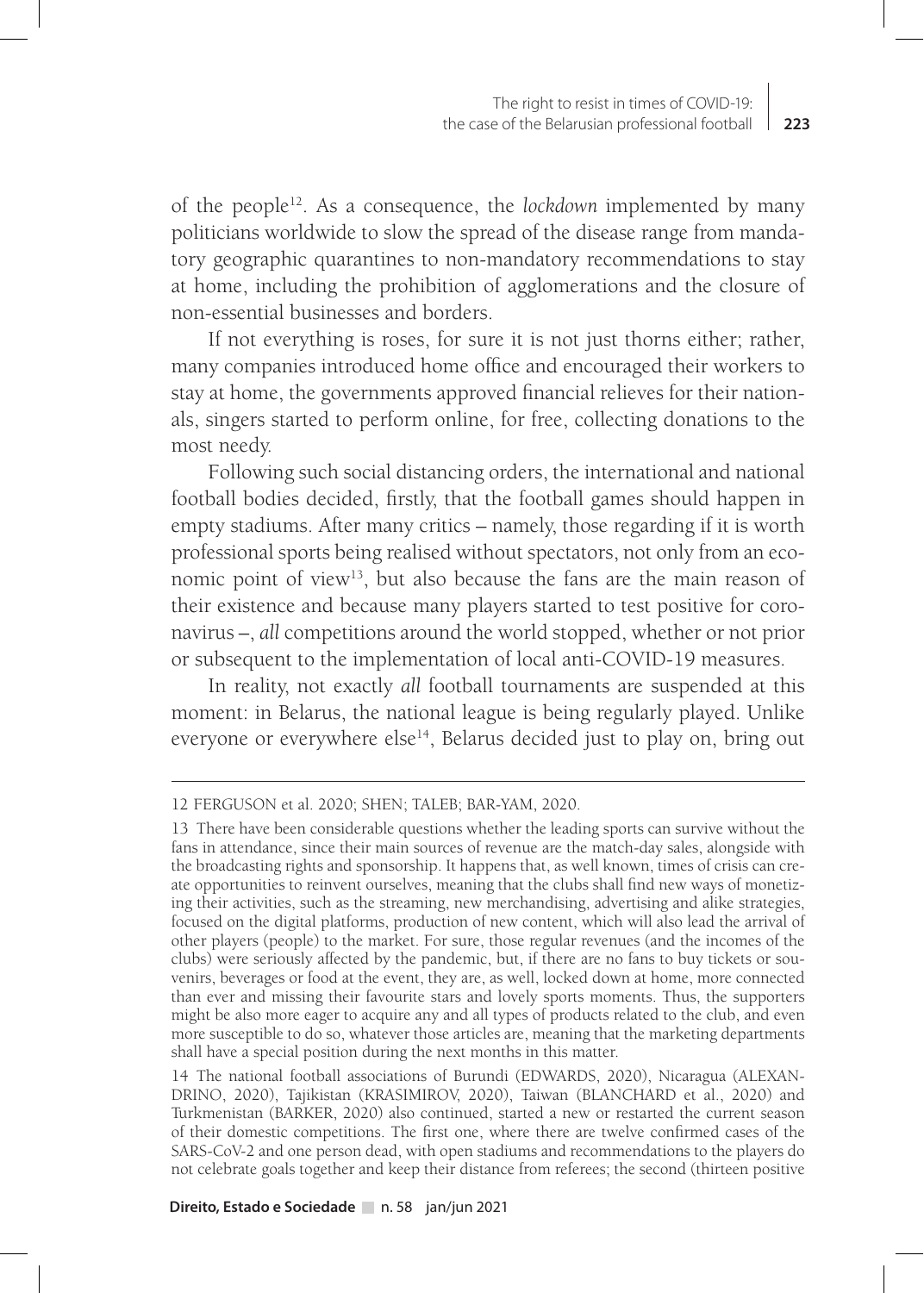cheerleaders and put no restrictions on supporters coming to watch it – afterwards, some restrictions were applied, such as only family are allowed to stand together and the body temperature measuring of the fans who enter the stadium.

The reason for that? Basically, the same that led the countries whose politicians, in a first moment, denied the danger of the disease to present more difficulties to face the new coronavirus crisis: according to its President, Aliaksandr Ryhoravič Łukašenka (also spelled Aleksandr Grigor'yevich Lukashenko), the closure of the borders is senseless. In his words, taking a sauna frequently could combat the virus, since the latter could not survive at high temperatures; washing hands with vodka and drinking the rectified spirit poison the virus; and working hard in the countryside would cure everyone<sup>15</sup>.

One of the leaders of the Belarusian opposition, Mikalai Statkevich, accused long-term President Aleksandr Lukashenko of hiding the real number of persons dead due to new coronavirus<sup>16</sup> – *officially*<sup>17</sup>, there are more than ten thousand cases and six dozen of deaths, and the number of recovered patients there is almost half of the world's average (0.16%). A renowned Belarusian journalist, Sviatlana Kalinkina, made an acid criticism after Łukašenka deciding against the enforcement of a strict quarantine, proposed by his Minister of Health: "It suddenly appeared that prohibitions are not our tradition [in Belarus]"18.

15 DIXON, 2020.

16 PLOTNIKOVA, 2020.

18 KALINKINA, 2020. Roughly translated.

tests, three deaths), the third (zero cases reported, albeit there is one recently death attributed to swine flu and four pinned on pneumonia – see: EURASIANET, 2020) and the fourth (more than 420 confirmations and six dead persons) ones, without supporters in the stands; the last one, which has no confirmed cases and the use of the word "coronavirus" in the media and in medical reports has been prohibited, with fans attending the matches. Coincidence or not – aside from Taiwan, where, in spite of it being a far from perfect democracy, such system of governance "stands out against other democracies in East Asia, with its political institutions sound, its legal system functional, its media free and self-confident, and its civil society brisk and buoyant" (SCHUBERT, 2012, p. 66)–, all of them are governed by autocratic leaders, and, just to remember, those are the official numbers, what arouses the suspicion of many critical researchers: (BARCELLOS; MUNIZ, 2020; WILLIAMS, 2019; GAMLEN, 2019, p. 117).

<sup>17</sup> The italics in the word officially is because, as a matter of fact, Łukašenka does not accept those deaths as purely from the coronavirus. He has recently publicly declared that nobody will die from the virus in Belarus, because they have already found combinations of drugs that can save the people and that "the fatalities were the result of underlying health conditions in the patients, such as heart disease and diabetes" (MAKHOVSKY, 2020).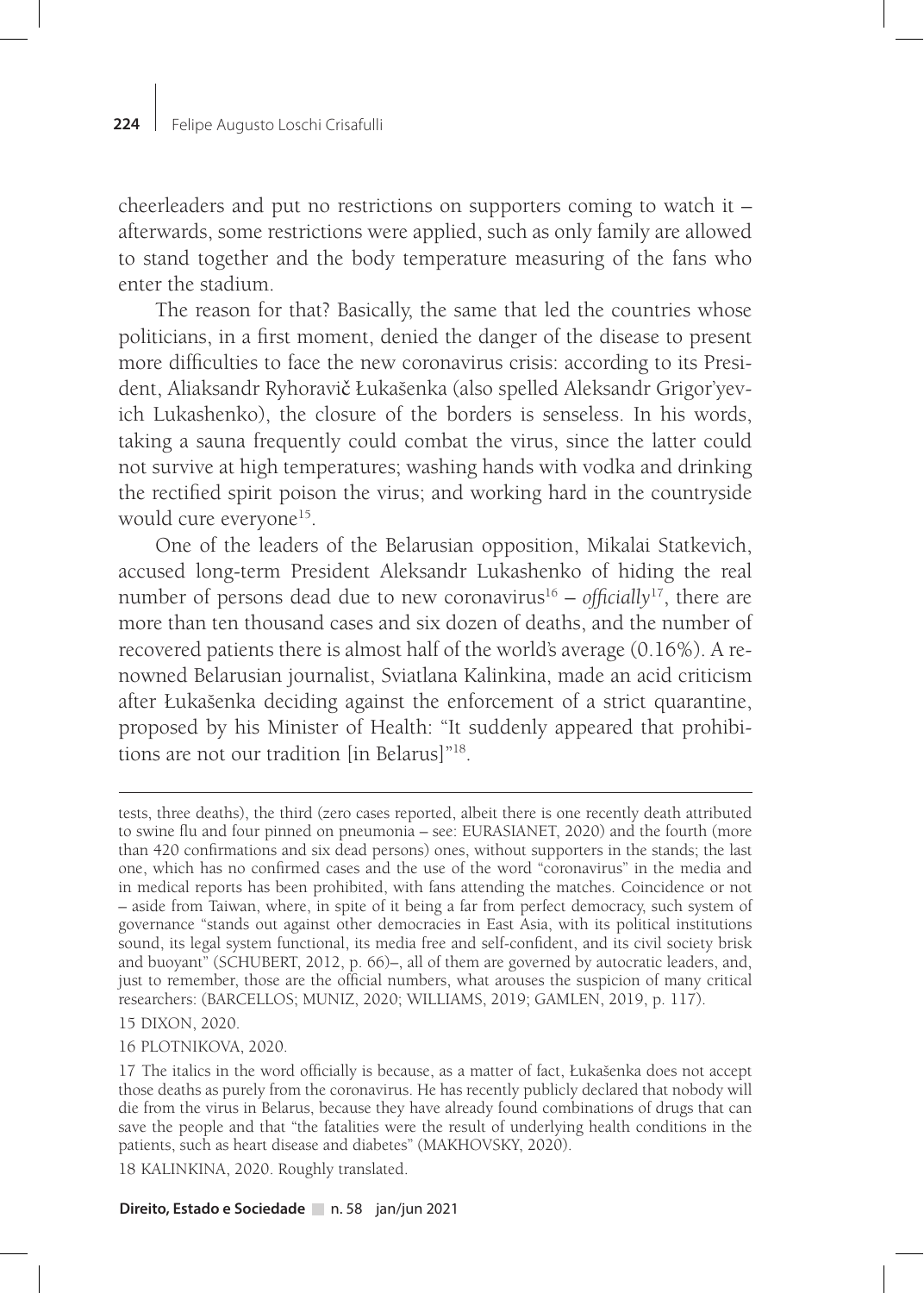Still, as the specialised media reported, the locals are not so concerned with the situation, probably having bought into the idea of their national political leader. Conversely, the foreign players think that the games should be suspended<sup>19</sup>. Such suspension would be in line with the recommendation of the WHO's experts and other virology scientists, as explained above, but also with claims of FIFPro, the worldwide representative organisation for professional footballers, whose general secretary asserted: "It is frankly not comprehendible how this could be going on. […] So everything in common sense tells you that they need to apply the same standards and we will be lobbying to that effect"<sup>20</sup>.

### 3. An overview of Belarus's political context: Lukašenka's era

Prior to entering into the analysis of the topic that concerns this paper, it must be cleared: the following findings, viz., taking recourse to the right of resistance<sup>21</sup> suppose a place under the banner of something else than democracy (or, at least, an act that does not satisfy the democratic requirements) – and, for the lack of a better view, Belarus represents such *something else.* It is not a coincidence that the Belarusian president, who has been running the country for over two and a half decades now, is known as *the last dictator in Europe*22.

Despite the Constitution of Belarus stating it "is a unitary, democratic, social state based on the rule of law" (Section 1: Fundamentals of the Constitutional System, Article 1), the reality is somewhat different: its referendum was "outrageously falsified" and carried out through a "'constitutional coup' by the head of state", wherefore contemporary Belarus shall be seen

22 MCKAY, 2020.

<sup>19</sup> MUNDIM, 2020.

<sup>20</sup> REID, 2020.

<sup>21</sup> It must be highlighted that, once that is a great ambiguity and a nonconsensual conceptual delimitation of this right, it will be assumed hereinafter a lato sensu definition of "right to resist" (or alike), whereby it is seen as a genus and means any "[c]onfrontation (resistance, disobedience) that turns into a limitation of the power of public authority. In this sense, the right of resistance could be conceptualized as the right of the individual, or of organized groups, or of State organs, or of the entire people, to oppose, by any form, even force, an illegitimate power or the arbitrary and violent exercise, not in accordance with the law, of state power" (UGAR-TEMENDIA ECEIZABARRENA, Juan Ignacio, 1999, p. 214, roughly translated). Nevertheless, for a deeper dive into the differences between the right of resistance and similar figures, e.g.: BUZANELLO, 2001.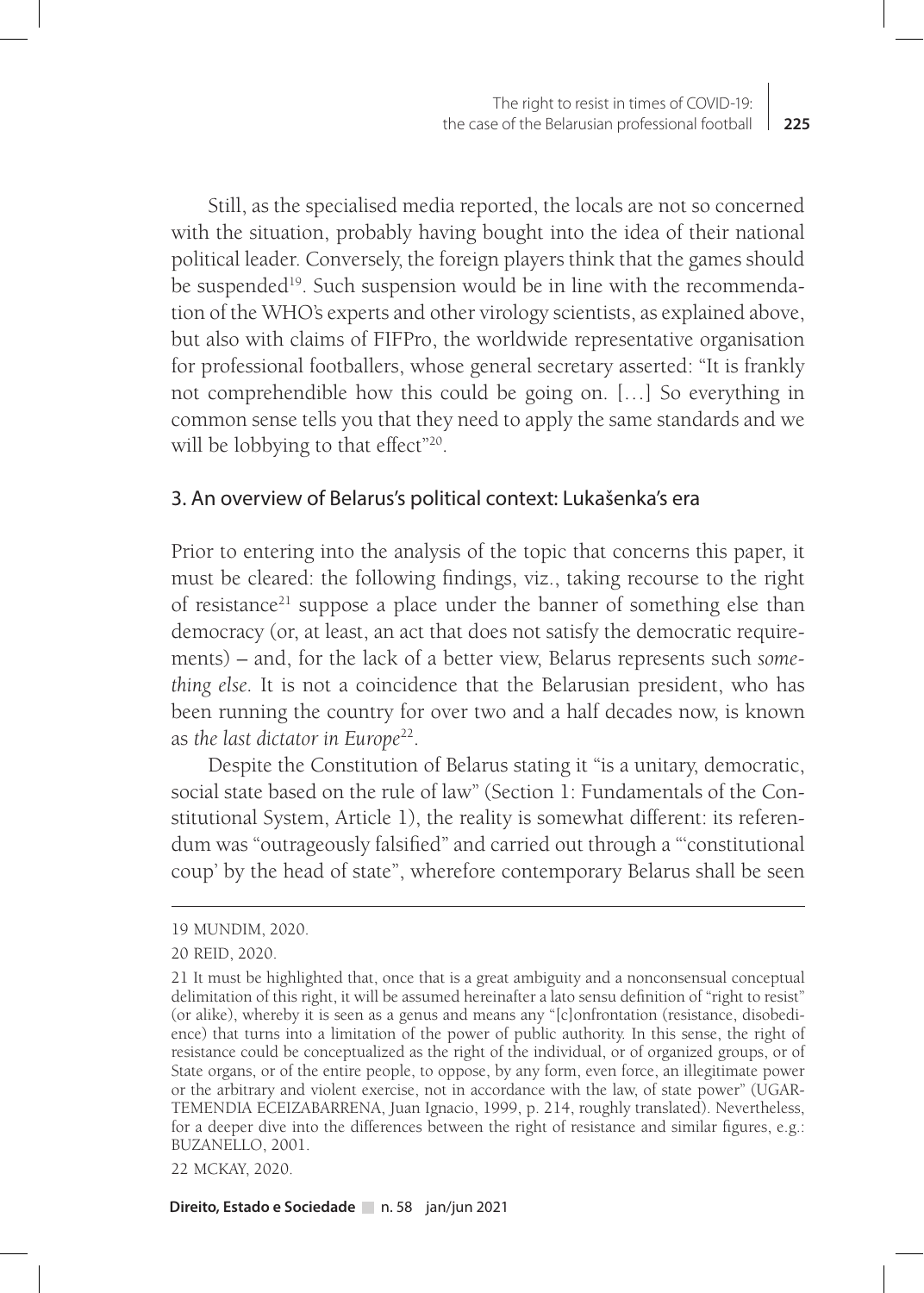as a country subject to a "'law of rule'" instead of a "'rule of law'"23. Eight years later, another referendum for the amendment of the Constitution was held, and its results, "perceived by many Belarusians as a crude falsification, provoked spontaneous protests in Minsk"24, the capital of the country.

The opposition's representatives define the current Belarusian regime as *authoritarian* and the national government admits that the concept of *democracy* in Belarus is significantly distinct from the Western one – actually, there does not seem to be any meaningful difference between its promotion of democracy and the geopolitical reorientation of Belarus from the Russian orbit of influence towards the European Union  $(EU)^{25}$ .

In that sense, some protestors against President Lukashenko created a document entitled *Charter 97*, which is a declaration calling for democracy in Belarus and brought up a pro-human rights and liberties news website. Such document is entitled like that in a direct reference to Czechoslovak human rights declaration *Charter 77*, dated of twenty years before, which was an informal civic initiative criticising the Government for failing to implement human rights provisions arising from, for instance, the 1960 Constitution of Czechoslovakia, the Final Act of the 1975 Conference on Security and Cooperation in Europe (Basket III of the Helsinki Accords) and the 1966 United Nations covenants on political, civil, economic, and cultural rights. At that time, spreading the text of the document was considered a political crime by the communist regime.

Back to Belarus, *Charter 97* echoes the "devotion to the principles of independence, freedom and democracy, respect to the human rights, solidarity with everybody, who stands for elimination of dictatorial regime and restoration of democracy" in that country. Two and a half decades later, the situation has changed very little for people there, being still valid critics such as the one that says that the country's fundamental law is flouted and their citizens are denied the right to elect representatives to governing structures. In reality, the National Assembly has little real authority or influence, being nearly all governing power concentrated in the hands of the President, and, furthermore, the legislative branch has been dominated by Łukašenka's supporters in any event since 1996, meaning that his decisions have no substantive opposition.

25 IOFFE, 2014, pp. 100-101.

<sup>23</sup> ROUDA, 2019, p. 261.

<sup>24</sup> ROUDA, 2019, p. 262.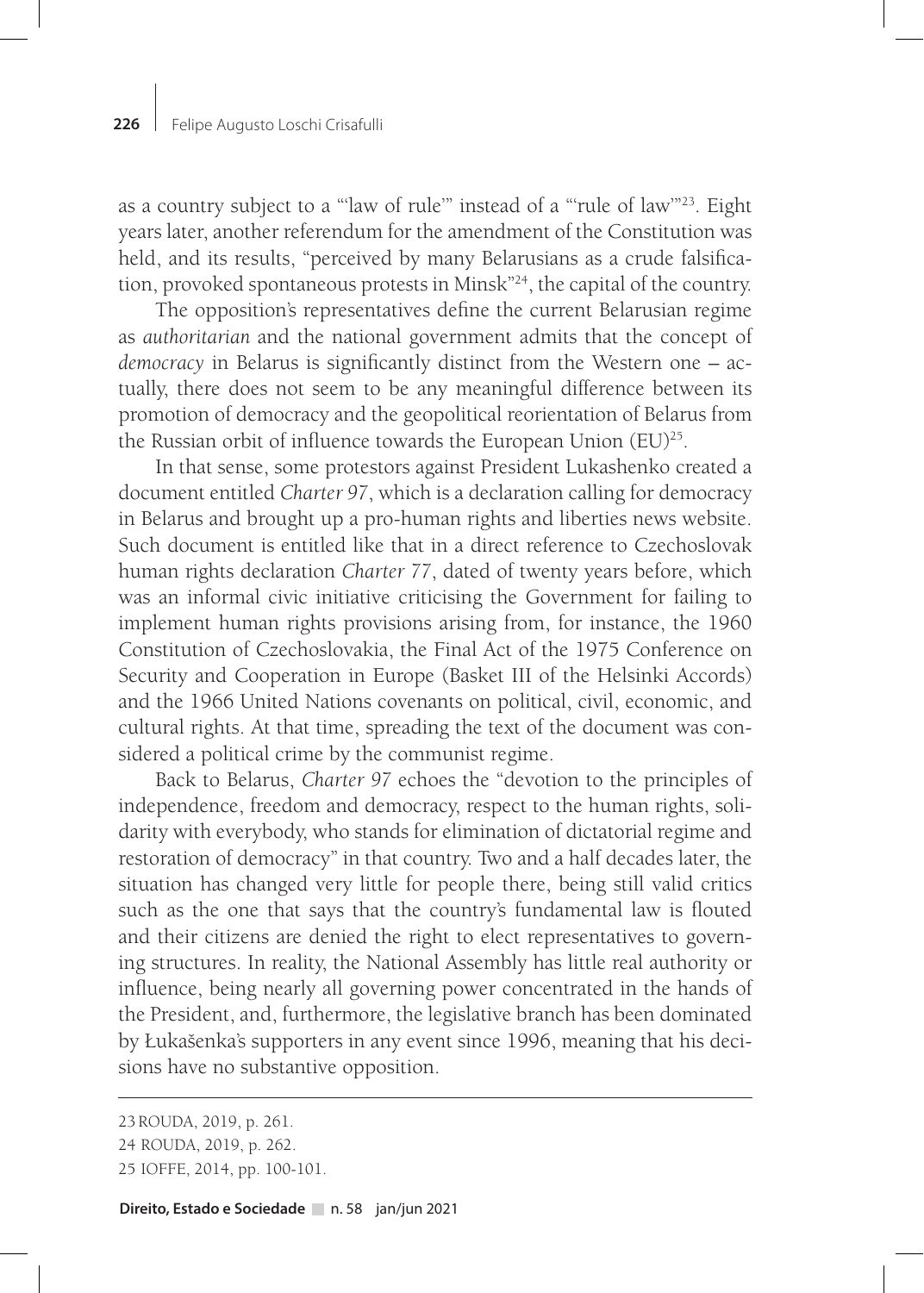The human rights situation in Belarus has already been the focus of attention of the United Nations (UN), which stated its *dramatic deterioration*, evidenced by numerous demonstrations, an unfair decree taxing the unemployed, bureaucratic restrictions, intimidations, arrests, arbitrary detentions, punishment of expressions of dissent, retaliatory procedures, political imprisonments, deprivation of liberty and curtailment of basic freedoms26.

Without prejudice to the remarks above, under the guidance of President Lukashenko, Belarus has changed considerably. Its economy has grown in a Chinese/Singaporean model – despite, at the present moment, it being in deep recession<sup>27</sup> –, and such prosperity and move towards European standards (*goodbye, USSR?!)* allows him stay running the country.

That does not mean Lukashenko is exactly trustable when the topic are his political ideals: should now the President go for the development of the private property and cry to heaven the structural reforms promoted in Belarus to facilitate the running of businesses, some years ago he called private businessmen *lousy fleas* and described the local economic system as a *market socialism*28.

What could be called as a flexibility, would better fit the noun *populism,*  which links Łukašenka more to Latin America politicians than to those from the ex-Soviet nations<sup>29</sup>, where the politics is construed not based on a single person (personalism), but on clans and oligarchies<sup>30</sup>.

Regarding *populism*, even through the lens of Hannah Arendt's lessons, there is no consensus about its origin, one considering it as a consequence of the process of expropriation and production of superfluousness of the liberal democracies $31$ , other referring to the key tension between plurality and superfluity, however, mainly, stating that, in spite of populism being possibly a monopolistic and destructive force, the liberal democracy is exactly what allows pluralism create the foundations for the expression of positive freedom. That is why there is still a counterforce to such situa-

<sup>26</sup> UN, 2017, p. 20.

<sup>27</sup> EXOTIX, 2019, pp. 121-122.

<sup>28</sup> DYNKO, 2010.

<sup>29</sup> BURKHARDT, 2016, p. 471.

<sup>30</sup> MATUSZAK, 2012, pp. 13-17; MATEJKA, 2012, pp. 35-36.

<sup>31</sup> BIRMINGHAM, 2019, p. 192.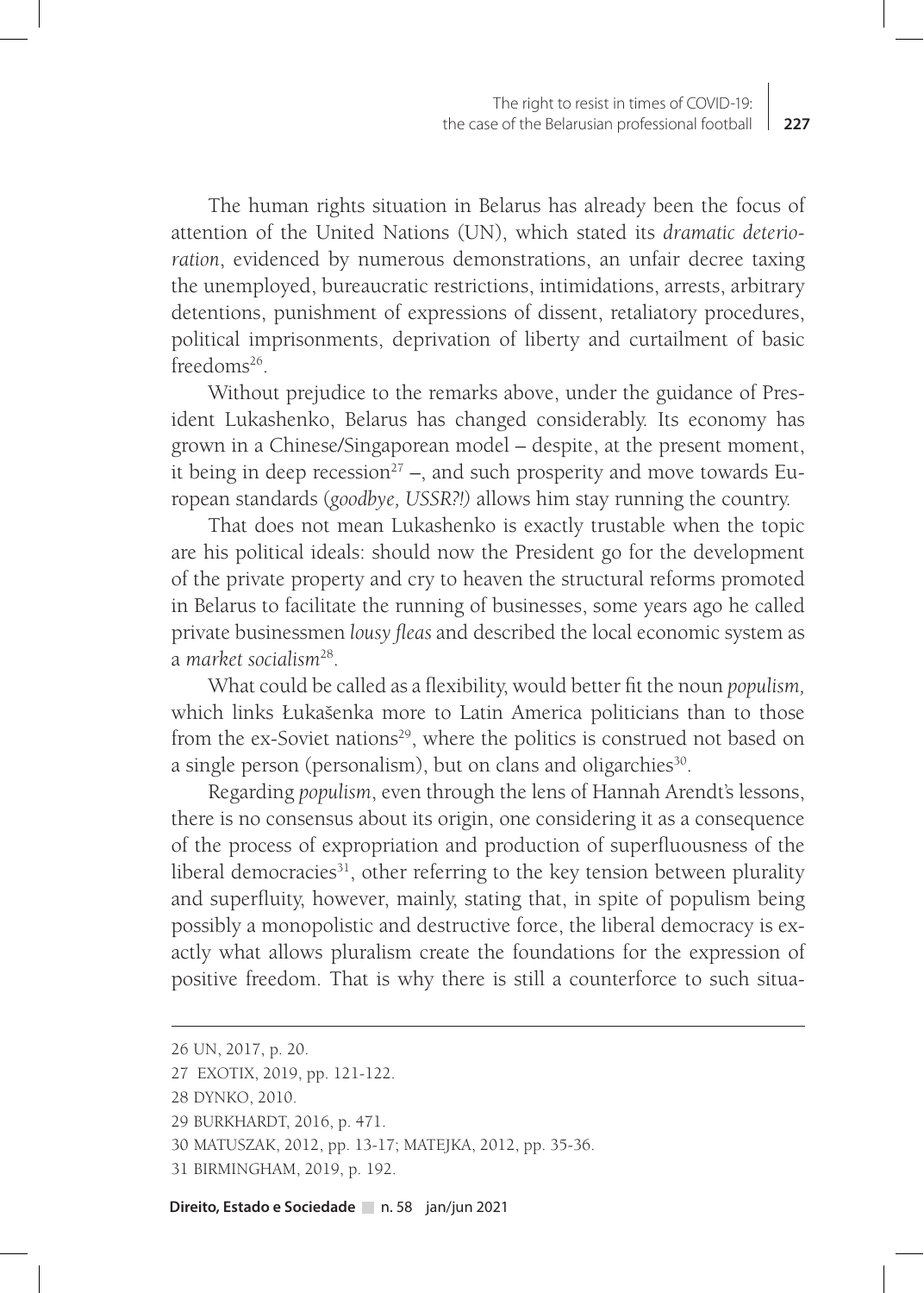tion: the masses acting in concert, towards a shared world that embraces their common interests – which could be named as a *populist pluralism* or, should it seem less contradictory, a *popular pluralism*32.

Nonetheless, it shall be asserted: despite populism being an auto-catastrophic political stance that entails all kinds of scepticism, this does not hinder it to come from both left and right political spectrum. Particularly in Belarus, the national populism (or, the *right-wing populism/right-wing nationalism*) has a weak role; the *social populism* (or, *inclusionary populism/leftwing populism*), a merge of both socialism and populism, is what calls the shots: the ideology adopted by Łukašenka combines the left-wing politics and populist rhetoric and themes.

Since 2003, the President proclaims a *state ideology*33, which shall not be deemed as a true national Belarusian ideology<sup>34</sup>. Indeed, it essentially aims to consolidate his personal, full control over the state, including the educational system and the media, and to perpetuate himself and ensure his continuity as the maximum leader of the country<sup>35</sup>.

The issue is that, whereas the right-wing populism goes well during times of crisis (e.g., the main mafia state systems, such as Russia and Ukraine), the left-wing one can give poor responses when it is pitted against economic crisis, offering only "disappointment and frustration […], and [,] if the crisis endures much longer, [... making the power] soon be called into question"36.

This context proves what a prominent Belarusian political analyst noted: Lukashenko is no more than a hostage of the system himself created, and so he will never surrender power voluntarily or without bloodshed<sup>37</sup>. By the way, since Rome, no strongman voluntarily gives up the power, and this is the reason why the relinquishment of power by the first and only Roman emperor to do that, Diocletian, was called by Julius Caesar as an act of political illiteracy: *dictators should not retire.*

<sup>32</sup> MORGAN, 2019, pp. 200-201.

<sup>33</sup> WILSON, 2011, p. 203.

<sup>34</sup> ŁATYSZONEK, 2006, p. 194.

<sup>35</sup> ROUDA, 2019, p. 269.

<sup>36</sup> ROUDA, 2019, p. 261.

<sup>37</sup> KARBALEVICH, 2010.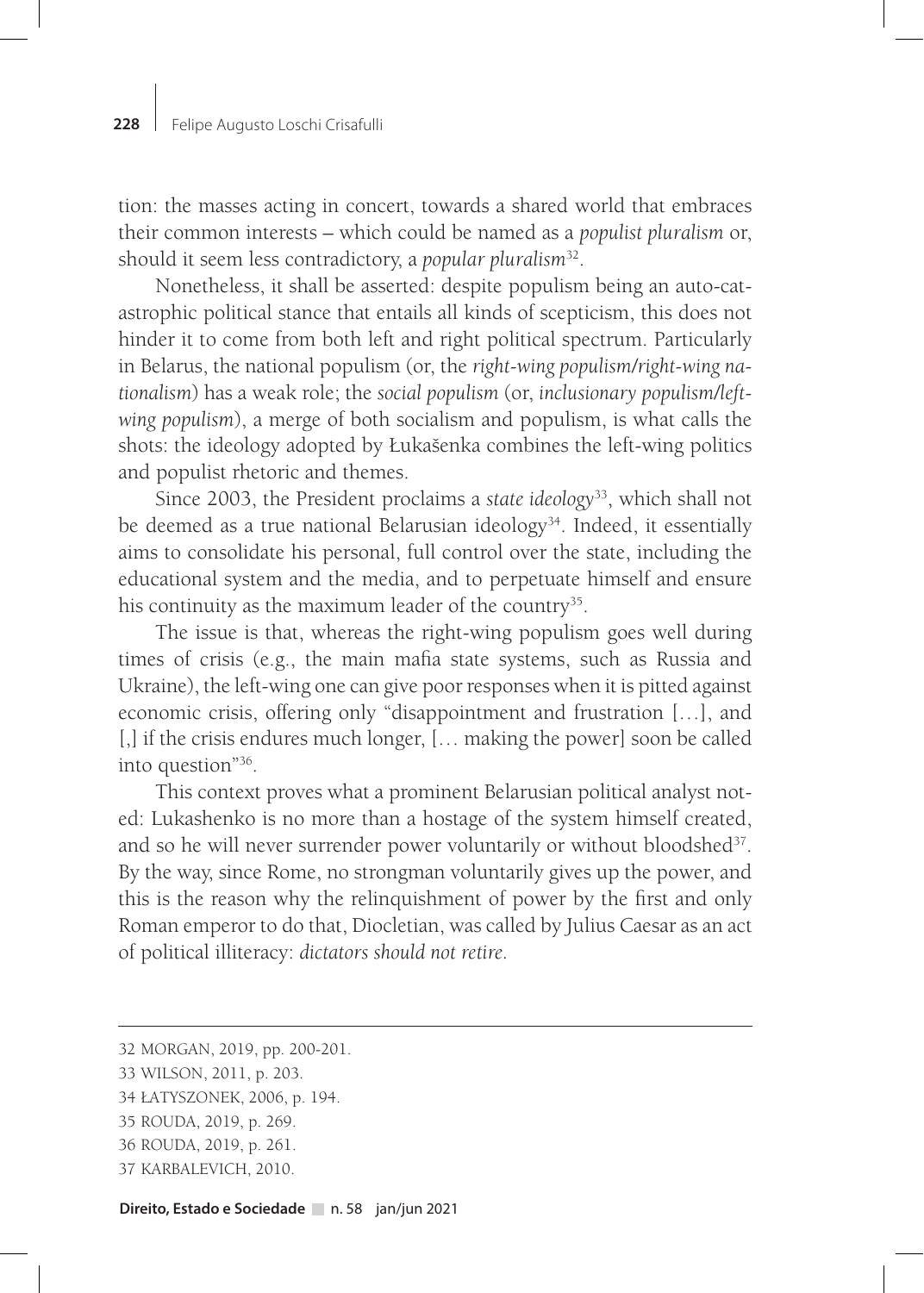Unlike Julius Caesar's words might mean, Diocletian was not a non-educated person. As a matter of fact, it is far probable that he knew that his loyal fellow-countrymen would abandon their loyalty to him as soon as they smelled blood, being really more difficult to choose his own successor on the brink of chaos or even buried for posterity: "it was better to hand over power, to step down, and then pull strings as needed from the wings while he was still alive"<sup>38</sup>.

However, that is not exactly the situation when it comes to Łukašenka: he is described as an incorrigible ignorant in areas of state management, having no particular interest in the study of the ideas, but only in retaining power<sup>39</sup> and his unlimited ambition. For this reason, all life scenarios in Belarus are under the control of the President and subject to his personal interference – typical of autocracies.

It was used the term autocracies, instead of *authoritarianisms* or *totalitarianisms (*the two more common ones when talking about the politics in Belarus), because it is here adopted the understanding, based on the principle of political liberty – "[a] person is politically free if he is subject to his own will and not to a heteronomous or alien will" $40 -$ , that there are just two pure forms of government, the *democracy* and the *autocracy,* even though neither has properly or entirely taken place over time, but by means of manageable whispers, i.e., mixed or intermediary forms<sup>41</sup>. Norberto Bobbio, in turn, notes that these two ideal types can be also represented as *republic*, from Rousseau's point of view, and *despotism,* in Hegel's sense $42$ .

Authoritarianism shall not be seen as a political system or a political expression of power, but just a – sometimes more, sometimes less authoritarian – unilateral way of exercising power. Therefore, authoritarianism may not be confused to or identify with autocracy, much less to democracy; in fact, its opposite is liberalism, and both (authoritarianism and liberalism) are "forms of exercising power that fluctuate at the same time, deter-

<sup>38</sup> STRAUSS, 2019, p. 281.

<sup>39</sup> IOFFE, 2014, p. 158.

<sup>40</sup> BAUME, 2013, p. 192.

<sup>41</sup> KELSEN, 1973, p. 99.

<sup>42</sup> BOBBIO, 1989, p. 103.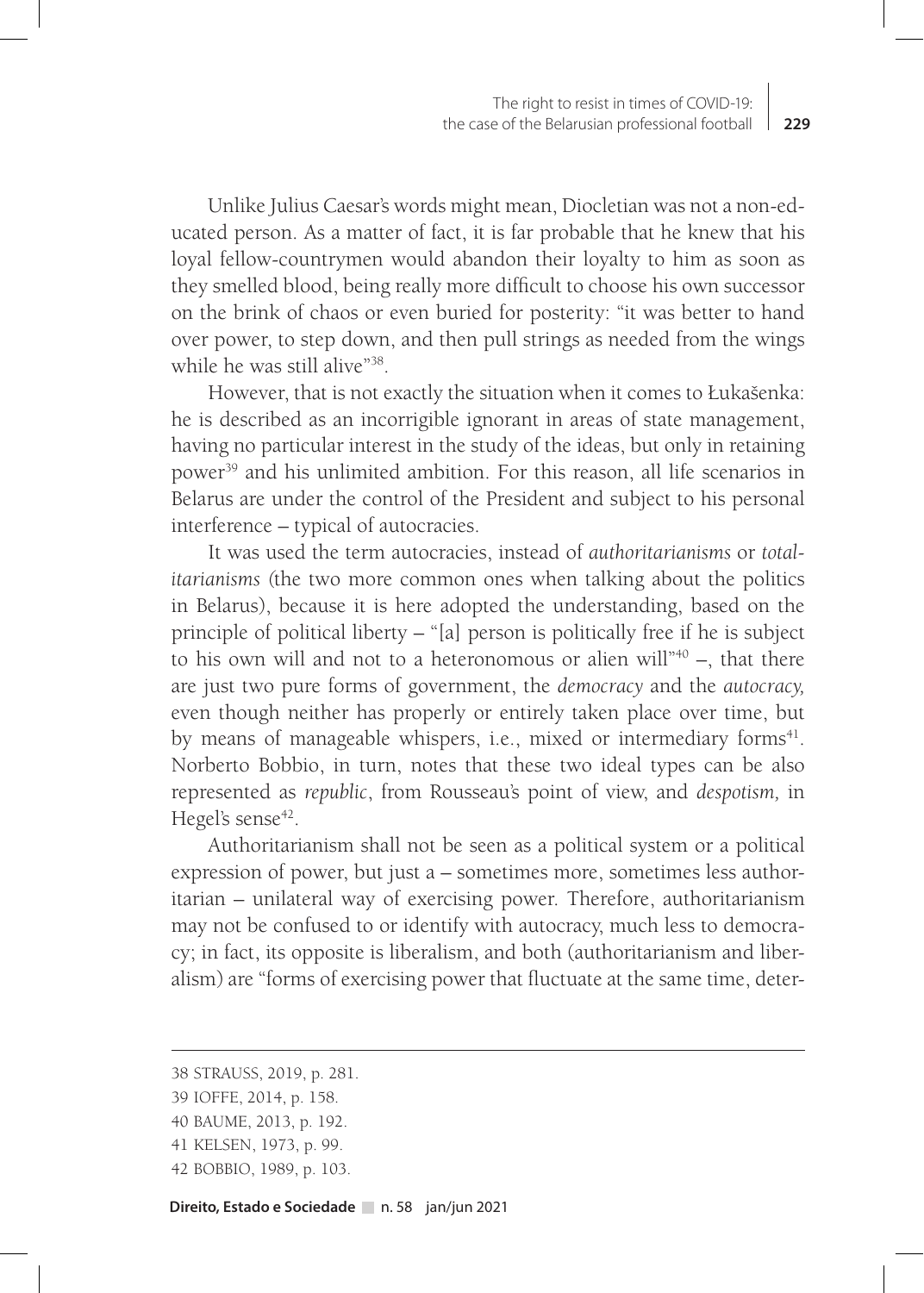mining the degree of strength, power and authority of political regimes<sup>"43</sup>.

Besides that, political experts and insiders do not agree what exactly is the Belarusian existing regime<sup>44</sup>, from *sultanism*<sup>45</sup> to *neo-communism*<sup>46</sup> or *superpresidentialism*47 to *competitive autocracy*48. Without limitation to the foregoing, the current political context in Belarus, dissociated from democracy and closer to a non-democratic system, more than being related to the classical categorisation proposed by Linz and Stepan, i.e., authoritarianism, totalitarianism, post-totalitarianism or sultanism<sup>49</sup>, it has already been nominated as an *elected dictatorship*50, a *neo-authoritarian regime*51, a *non-party system*52 or, simply, l*ukashenkism*53.

Even so, Łukašenka remains firmly in power, what may be explained by the fact that he is – allegedly – a political with the gift of intuition, sensitive to public feeling and the social needs – his regime has successfully developed and stabilised Belarus socio-economic relations and strengthened the perception of security among the population<sup>54</sup> –, but also a strategist on the international political arena, suppressing internal opponents of the regime and ending up as the personification of stability and order in Belarus, "a miniature version of the Soviet Union itself"<sup>55</sup>. Accidentally or deliberately, and it appears to be the last one, the security services there still operate under their Soviet-era name, *the KGB*56.

- 48 MANAEV, 2014, pp. 56-59.
- 49 LINZ; STEPAN, 1996, pp. 38-54.
- 50 KOROSTELEVA; LAWSON; MARSH, 2003, p. 15.
- 51 USOV, 2008, pp. 110-111.
- 52 ROUDA, 2019, p. 259.
- 53 MCMAHON, 1997, pp. 129-137; ZVIGLYANICH, 1999.
- 54 USOV, 2008, p. 110.
- 55 MYERS, 2006.
- 56 BATALDEN; BATALDEN, 1997, pp. 57-58; ORTEGA, 2010.

<sup>43</sup> BARROSO et al., 1976, pp. 89-90. Roughly translated.

<sup>44</sup> BEKUS, 2010, pp. 93-97.

<sup>45</sup> EKE; KUZIO, 2000, p. 536.

<sup>46</sup> SHUSHKEVICH, 2002.

<sup>47</sup> WHITE; KOROSTELEVA, 2005, p. 64.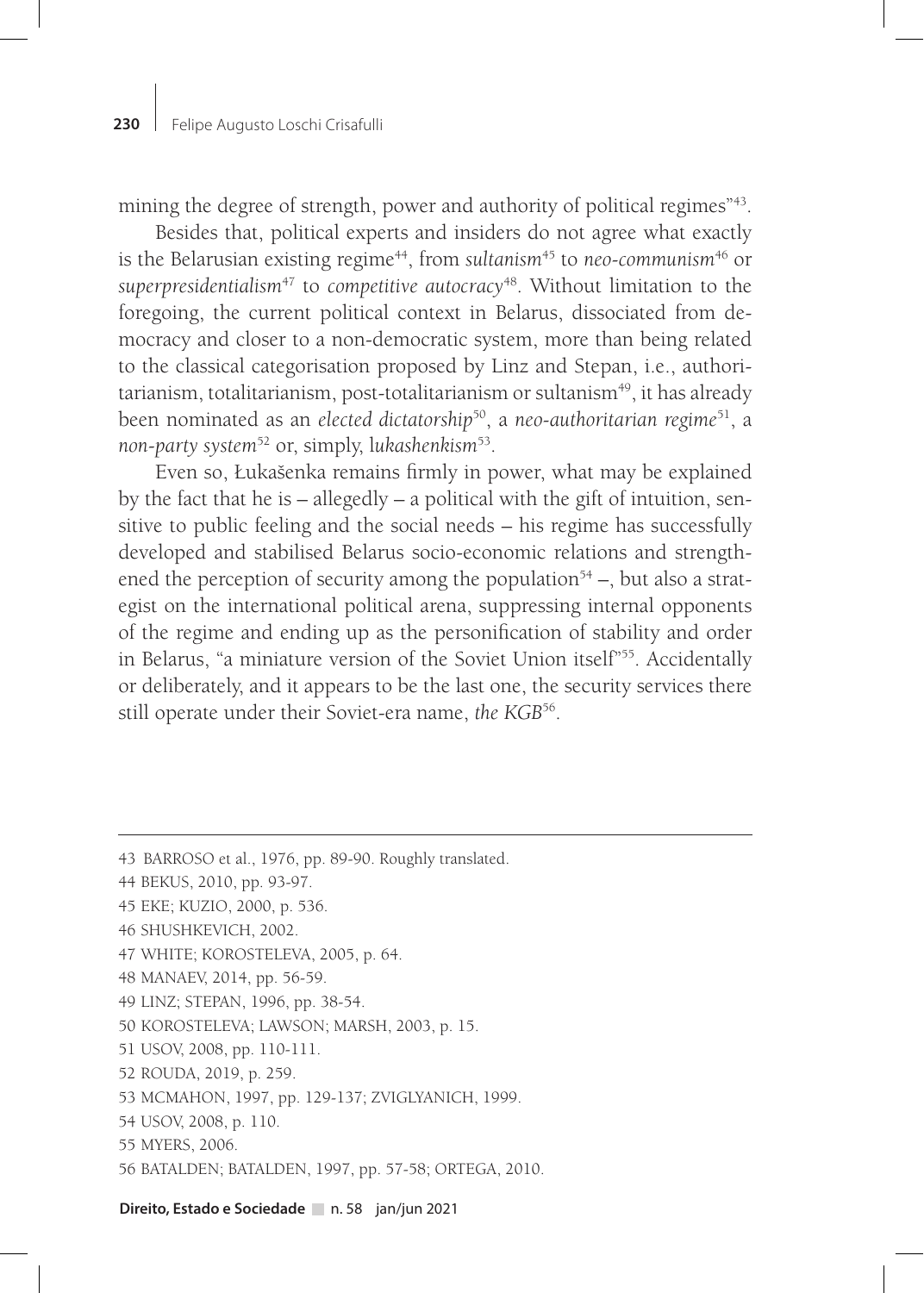# 4. *Hic sunt dracones* – not if fundamental rights are respected; it is time to resist!

Since 2017, the Spanish television heist crime drama series created by Álex Pina, *La Casa de Papel* (in English known as *Money Heist*) is considered a phenomenon. The critical acclaimed it for a sophisticated plot, vibrant interpersonal dramas and outstanding direction. Besides that, the TV show, with its lemma *¡Nosotros somos la resistencia!* ("We are the resistance!"), brought up again a right that, in times of democracy, gets a little bit forgotten: the right to resist.

Forgotten, but not gone; indeed, resistance does not always come to the spotlight. Indeed, this term is frequently used as a phrase, being accompanied by an adjective, adverb or noun, such as *everyday resistance*, *critical resistance, off-kilter resistance* or *civil resistance*. Also, in varied fields of research (e.g., social movement, conflict/development, revolutionary, terrorism and subaltern studies) there are "suggestions of other concepts with different but similar connotations as resistance; for example, 'contention', 'protest', 'power struggle', 'revolution' and 'mimicry'"57.

While resistance "has been at the heart of all political theories since mankind started to conceptualize the foundations of public power"58, it is typically revisited when the relevant situation involves non-democratic regimes or acts. Or rather, as a human right – "natural or invented [by people], they are palpable feature of our moral world"59 –, the right to resist may be invoked anytime and anywhere domination, power or oppression is present – even under (formal) democratic regimes $60$ , such as Belarus. The opposition to unjust laws is the way how the repulsion to a specific legal precept or a set of provisions in disagreement with the moral law is realised, insofar as resistance guarantees the self-defence of the society, the people's fundamental rights, the control of public acts and maintains the constitutional pact by those in power $61$ .

<sup>57</sup> BAAZ; LILJA; VINTHAGEN, 2018, p. 20.

<sup>58</sup> TOMUSCHAT, 1984, p. 13.

<sup>59</sup> WALZER, 2006, p. 54.

<sup>60</sup> Therefore, falls apart the affirmation that is often made "that citizens of a democratic country may never violate democratically derives laws […, once a] good democrat may disagree with the laws of his country but will never carry that disagreement to open disobedience [… and, thus,] never engage in civil disobedience" (KELLNER, 1975, p. 899).

<sup>61</sup> CARVALHO, 2008, p. 698.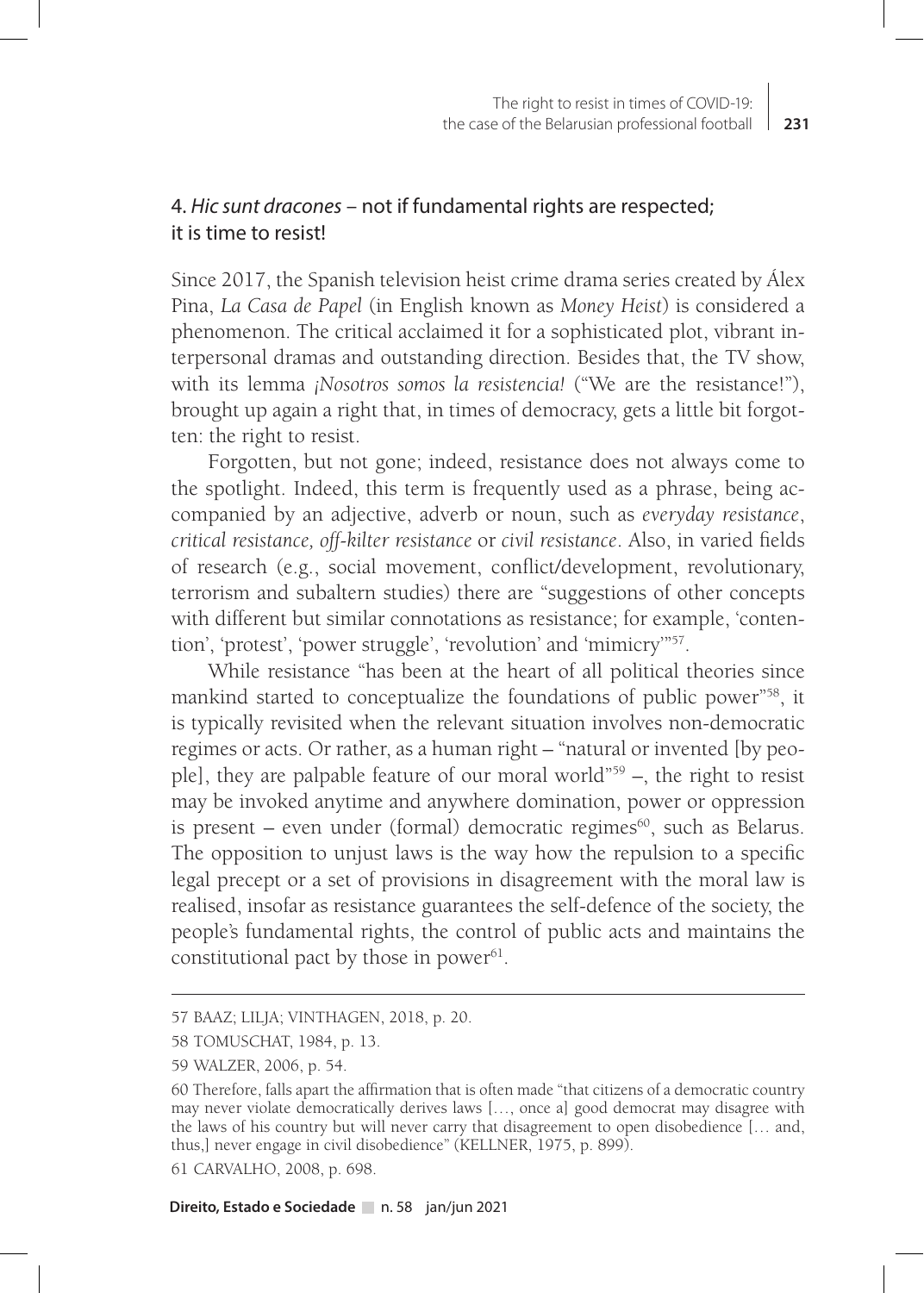By the way, the concept of resistance adopted here is the one that separates it from power itself; otherwise, to resist means just a different form of power, since all types of acts in which power is opposed would represent resistance, including the exercise of power against power. Thus, resistance shall be seen as a response to power (an act) from below, viz., from subalterns (the performers) who, on behalf of themselves or in solidarity with any other person that has a subordinated status to the authorities, may challenge, negotiate and/or undermine power $62$ . This is the reason why the right to resist protects social facts, such as those organised social movements involved in civil disobedience<sup>63</sup>.

As well all know, the established idea of government evinces that it shall serve the interests of the people, meaning that, if it tends to get lost, governmental orders lack validity and it opens up the possibility of the individual not obeying them, for its injustice or illegitimacy. Without the trust of the citizens, the government turns into an entity that has little or no reason to exist<sup>64</sup>, since, in line with Max Weber's thinking, political legitimacy is "the de facto ability of a political regime to secure acceptance based on *belief* ('*Legitimitätsglaube'*) as opposed to securing compliance based on *coercion* alone"65.

The right of resistance is historically considered a logical consequence of the principle of self-determination<sup>66</sup>, in its internal aspect, which implies the internationally recognised right of the people "to determine their own form of government"67, viz., their political status and their economic,

<sup>62</sup> BAAZ; LILJA; VINTHAGEN, 2018, pp. 24-26.

<sup>63</sup> CARVALHO, 2008, p. 698. Regarding civil disobedience, John Rawls (1999, p. 319) points out it is a public (once it is carried out in an open manner, subject to arrests), nonviolent (there are no direct physical or emotional harms to people or damages to properties), conscientious (it is a sincere and motivated opposition to law and/or government policies, based on moral, ethical or political principles) and political (since its objective is a legal or political change) act contrary to law, which normally aims to change the legislation or public policies. In his view, civil disobedience is a form of protest that, in spite of being illegal, remains "within the limits of fidelity to law" (RAWLS, 1999, p. 326). Such concept, however, is not immune to criticism: "[c]ertainly, that definition, when considering civil disobedience as a nonviolent public act, is situated in a perspective remarkably close to that of the theory of the passive right of resistance. Unfortunately, Rawls expressly states the intention not to consider other cases of disobedience to the law, such as the right to resist" (CARVAJAL ARAVENA, 1992, p. 99, roughly translated). 64 WEBER, 2003, pp. 221-222.

<sup>65</sup> LANGVATN, 2016, p. 133, emphasised in the original text.

<sup>66</sup> RAZMETAEVA, 2014, p. 760.

<sup>67</sup> MUSTAFA, 1971, p. 479.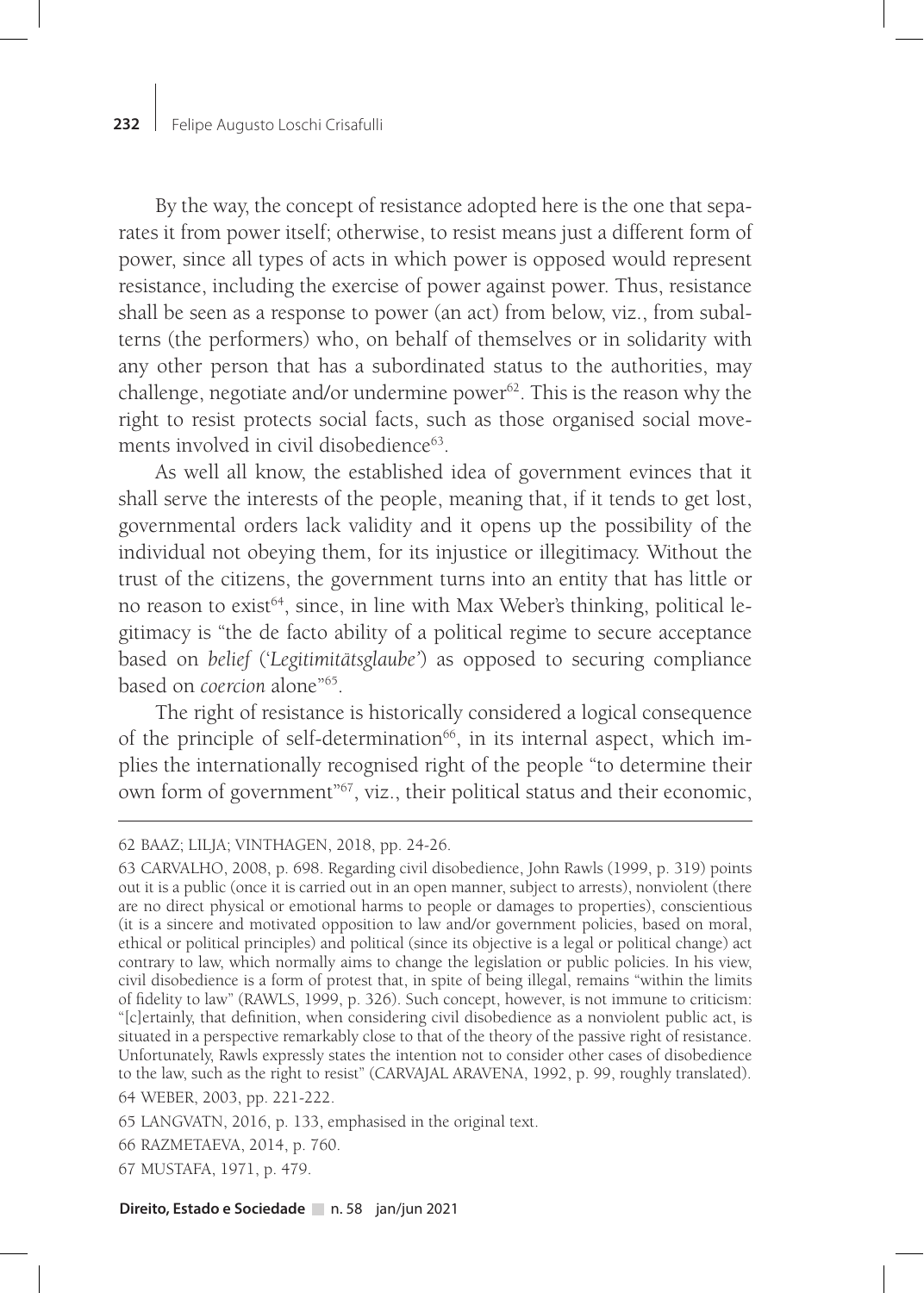social and cultural development (Article 1 of the International Covenant on Economic, Social and Cultural Rights of 1966).

As positivised, this right finds its origin in the Virginia Declaration of Rights (USA) of 1776 (Sections 1 and 3)<sup>68</sup>, the Declaration of Rights of Maryland (USA) of  $1776$  (number IV)<sup>69</sup>, the United States Declaration of Independence of 1776 (Thomas Jefferson's writings)<sup>70</sup>, the French Declaration of the Rights of Man and of the Citizen of 1789 (Articles 1 and 2)<sup>71</sup> and the French Declaration of the Rights of the Man and of the Citizen of 1793 (Articles 33 to 35)<sup>72</sup>.

69 IV. That all persons invested with the legislative or executive powers of government are the trustees of the public, and, as such, accountable for their conduct; wherefore, whenever the ends of government are perverted, and public liberty manifestly endangered, and all other means of redress are ineffectual, the people may, and of right ought, to reform the old or establish a new government. The doctrine of non-resistance, against arbitrary power and oppression, is absurd, slavish, and destructive of the good and happiness of mankind.

70 "In Congress, July 4, 1776. The unanimous Declaration of the thirteen united States of America […] We hold these truths to be self-evident, that all men are created equal, that they are endowed by their Creator with certain unalienable Rights, that among these are Life, Liberty and the pursuit of Happiness. — That to secure these rights, Governments are instituted among Men, deriving their just powers from the consent of the governed, — That whenever any Form of Government becomes destructive of these ends, it is the Right of the People to alter or to abolish it, and to institute new Government, laying its foundation on such principles and organizing its powers in such form, as to them shall seem most likely to effect their Safety and Happiness. Prudence, indeed, will dictate that Governments long established should not be changed for light and transient causes; and accordingly all experience hath shewn, that mankind are more disposed to suffer, while evils are sufferable, than to right themselves by abolishing the forms to which they are accustomed. But when a long train of abuses and usurpations, pursuing invariably the same Object evinces a design to reduce them under absolute Despotism, it is their right, it is their duty, to throw off such Government, and to provide new Guards for their future security".

71 Articles: 1. Men are born and remain free and equal in rights. Social distinctions may be founded only upon the general good. 2. The aim of all political association is the preservation of the natural and imprescriptible rights of man. These rights are liberty, property, security, and resistance to oppression.

72 Articles: [Omissis] 33. Resistance to oppression is the consequence of the other rights of

<sup>68</sup> Section 1. That all men are by nature equally free and independent and have certain inherent rights, of which, when they enter into a state of society, they cannot, by any compact, deprive or divest their posterity; namely, the enjoyment of life and liberty, with the means of acquiring and possessing property, and pursuing and obtaining happiness and safety. / Section 3. That government is, or ought to be, instituted for the common benefit, protection, and security of the people, nation, or community; of all the various modes and forms of government, that is best which is capable of producing the greatest degree of happiness and safety and is most effectually secured against the danger of maladministration. And that, when any government shall be found inadequate or contrary to these purposes, a majority of the community has an indubitable, inalienable, and indefeasible right to reform, alter, or abolish it, in such manner as shall be judged most conducive to the public weal.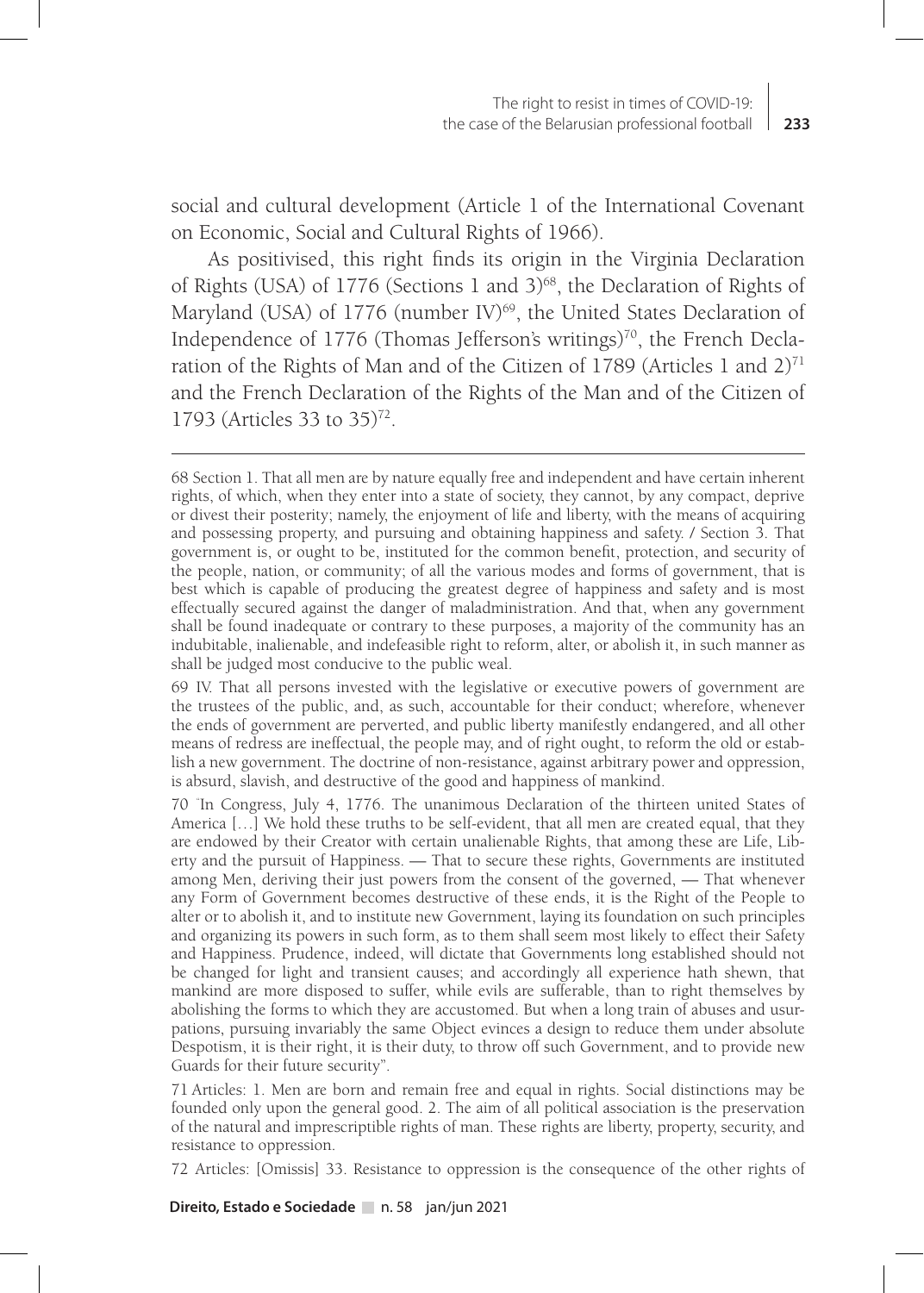It happens that such right may be seen in a different way; actually, the right that is closer to the self-determination is the right to exist, i.e., whenever that existence is threatened by attacks or genocides, comes in the self-determination of the collectivity. Hence, the right of resistance would be "necessarily an outgrowth of the more primary right to exist (since resistance might be an instrumental method of securing existence)"73.

Note: although there is an individual self-determination – indeed, that would be the most basic, universal value in a moral universalism context of the modern age<sup> $74$ </sup>, once the states, communities or particular groups have a right to secure their sovereignty or integrity as, ultima ratio, an outgrowth of the rights of individuals', like to life and liberty, which are "entailed by our sense of what it means to be a human being" $75 -$ , in the sense given above, the principle (self-determination) does not apply to individuals themselves: it is exercisable by whole peoples in cases of remedial secession "or by substantial groups markedly distinguished from the remainder of the community in which they live by virtue of their physical characteristics, habitual language, religious belief or political affiliations"76.

Conversely, the right to resist – though legal scholars do not unanimously accept this definition<sup> $77$ </sup> – relies on an individual basis, viz., it is a right that shall be used by any person, not only within a determined group of people, irrespective of his/her status under the legal system of such a country (man/woman, child/adult, citizen/foreigner, etc.), "because the victims from the actions of the public authority may not only be the person having a stable political and legal relationship with a specific state"<sup>78</sup>.

For this reason, *Antigone,* a play written by the ancient Greek tragedian Sophocles, is considered as the first example of the right of resistance; in the tragedy, Antigone decides to disobey Creon's decree and bury her

73 OHLIN, 2016, p. 71.

74 BÖHME, 2001, p. 56.

- 75 WALZER, 2006, p. 54.
- 76 MUSTAFA, 1971, p. 481.
- 77 GINSBURG; LANSBERG-RODRÍGUEZ; VERSTEEG, 2013, p. 1192.
- 78 RAZMETAEVA, 2014, p. 768.

man. 34. There is oppression against the social body when a single one of its members is oppressed: there is oppression against each member when the social body is oppressed. 35. When the government violates the rights of the people, insurrection is for the people and for each portion of the people the most sacred of rights and the most indispensable of duties.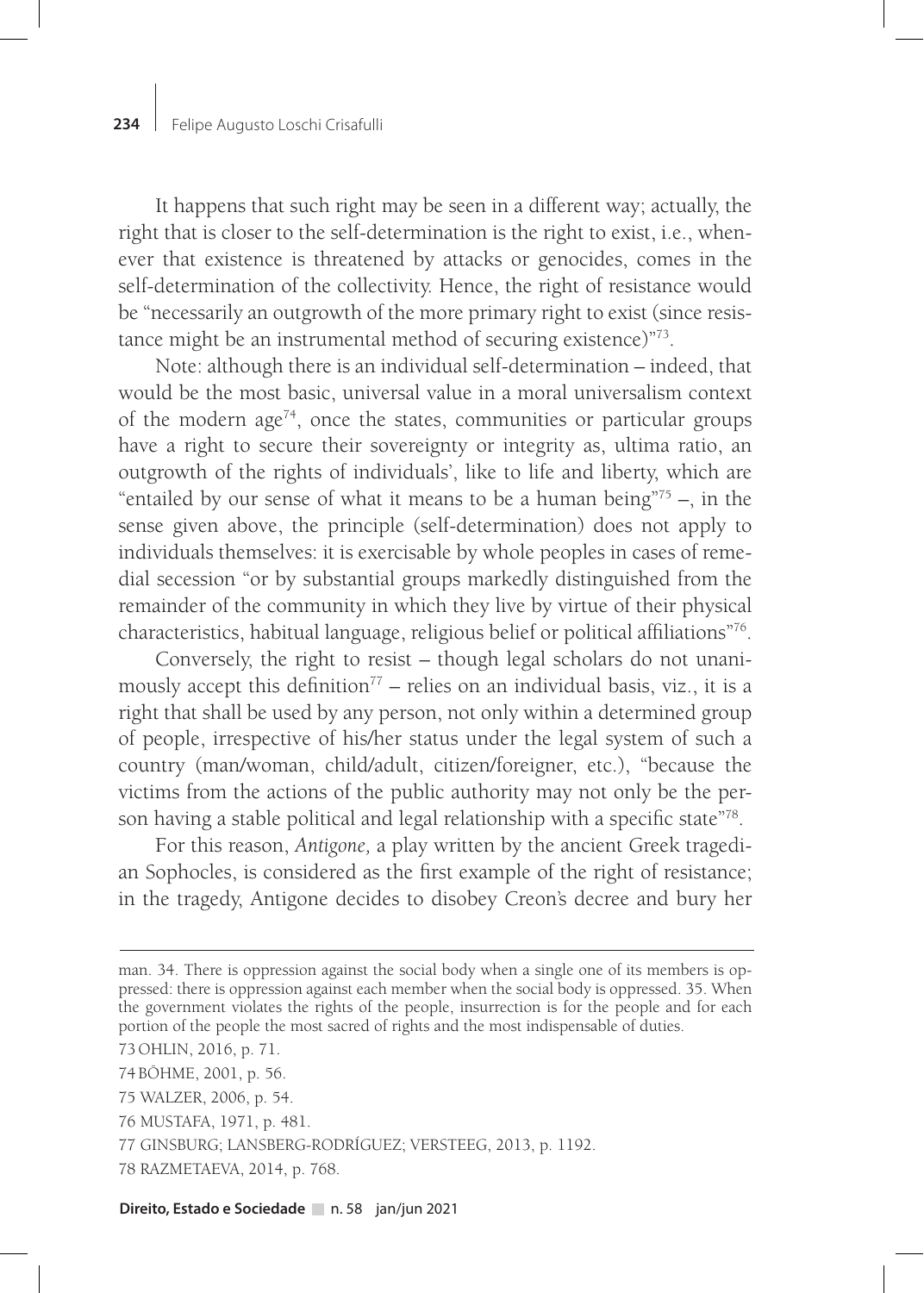brother, Polynices, whose body should be in public shame and not sanctified by holy rites, after leading a civil war in the city of Thebes, fighting for the throne with his other brother, Eteocles: "[t]o obey and to disobey are always disjunctive. If a man can only obey and not disobey, he is a slave; if he can only disobey and not obey, he is a rebel"79.

Indeed, the rationale for a defensive force is the fact that anyone placed in a scenario in which he/she is under unjustified or excessive demands has the right to resist, regardless of whether or not that act will secure his/ her existence, "because doing so is an expression of the defender's autonomy as both a moral agent and a legitimate object of moral concern"80. That is why it can be treated as "an independent, neo-Kantian right […], that is not reducible to the right to exist […, because,] even in such cases annihilation is inevitable and existence cannot be protected, the right of resistance persists"81.

Nevertheless, people appear not to instantly and clearly perceive this right itself as a claim-right and, from this vantage point, its (other agent with a) corresponding duty, i.e., "it isn't immediately obvious who that would be or what the right would require them to do"82, though it is presumable that, once resistance is duly realised, the state's duty is "not to repress those engaged in it. Such repression might conceivably lead to criminal liability, either on the international plane or in local courts after a political transition, on the part of state agents that engage in such repression"83.

The right of resistance, additionally, is not a pretext for each and every deviant behaviour; after all, obeying is the common conduct standard and disobeying is the minority practise, including both moral and political grounds<sup>84</sup> – it will not be discussed here why do people obey the rules and laws, if, for instance, as a means of avoiding punishment or because they are intrinsically good, altruistic and cooperative by nature, assuming that individuals "are naturally inclined to behave in socially responsible ways"85.

<sup>79</sup> FALCÓN Y TELLA, 2008, p. 67.

<sup>80</sup> OHLIN, 2016, p. 90.

<sup>81</sup> OHLIN, 2016, p. 71.

<sup>82</sup> FINLAY, 2015, p. 34.

<sup>83</sup> GINSBURG; LANSBERG-RODRÍGUEZ; VERSTEEG, 2013, p. 1195.

<sup>84</sup> MOULIN-DOOS, 2015, pp. 21-22.

<sup>85</sup> KREBS, 2011, p. 77.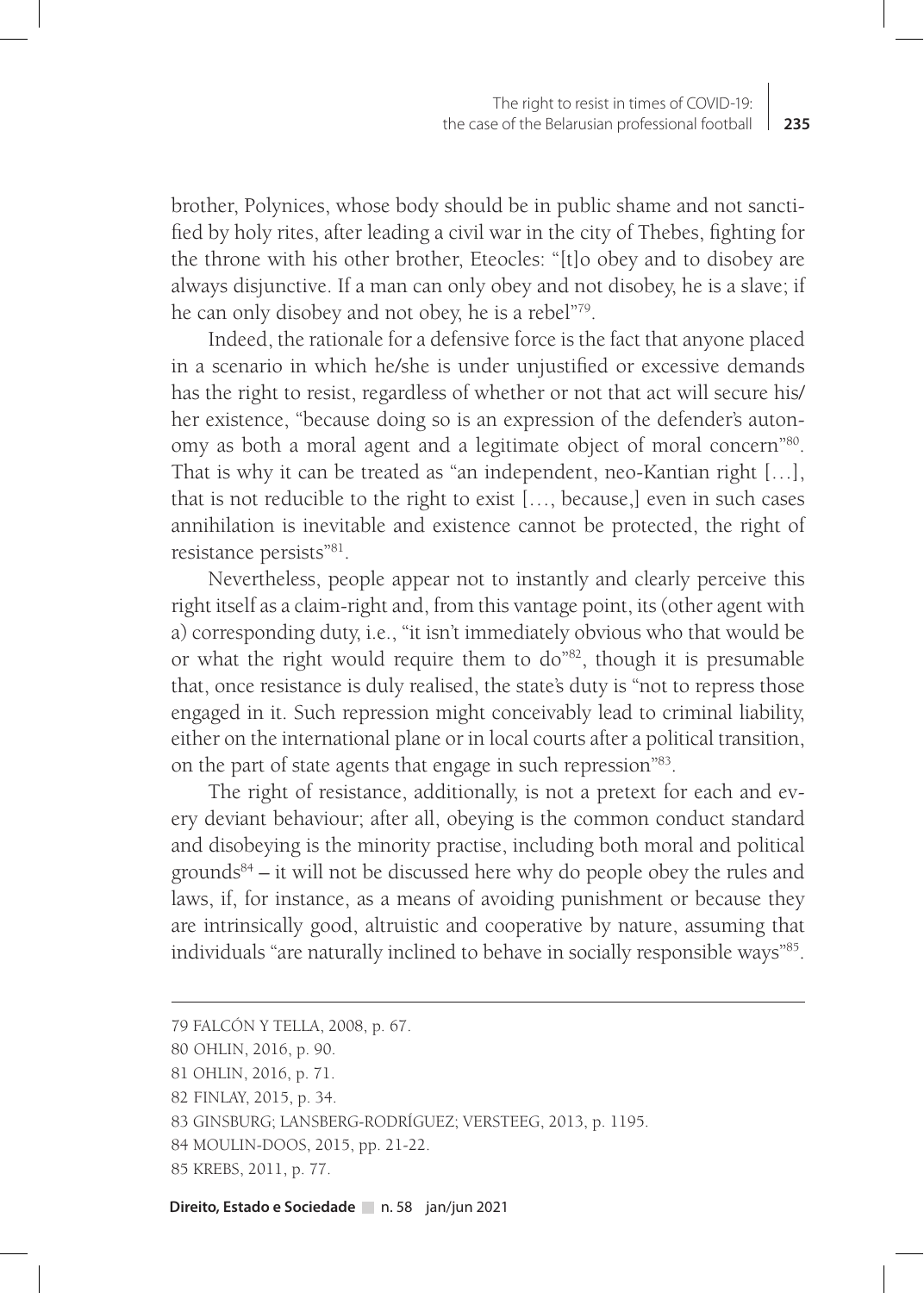In reality, the right to resist constitutes an emergency right, to be exercised reasonably and proportionately, in extremely exceptional situations<sup>86</sup>, "as a last resort"87. Otherwise, it loses its character of resistance and transforms into a revolution or rebellion, which is, at some level, its opposite: the aim of the right to revolt or to rebel is a complete displacement of the constitutional order, while the right to resis seeks to protect it or enforce its restoration<sup>88</sup>, challenging, changing or retaining specific conditions referring to social relationships, procedures and/or institutions<sup>89</sup>.

Likewise, resistance ought to be exercised only in particular circumstances because "power needs resistance, and would not be operative without it. Power depends on points of resistance to spread itself more extensively through the social network"<sup>90</sup>. That means that, should resistance not be properly pursued, the authority(ies) against who such kind of attitude, behaviour or action is directed will become even more powerful.

Notwithstanding the legislations that have positivised the resistance as "a right or an obligation […, i.e.,] whether [it] is an option, the exercise of which depends on the citizens' willingness and preferences, or a duty, wherein the people are required to act under certain conditions"<sup>91</sup>, if for no other reason, the above is enough to assert a degree of contradiction inherent in those legislative actions, since a juridical system may not introduce loopholes in itself: "the law cannot justify the violation of the law"92, irrespective of whether "this violation aims at preventing the violation of another law"93.

In more specific words, there is no rationality in promulgating norms expecting their fulfilment and, as well, admitting their breaking under exactly those norms; it would mean, at one and the same time, both com-

<sup>86</sup> KAUFMANN, 1985-1986.

<sup>87</sup>WALZER, 2006, p. 330.

<sup>88</sup> GINSBURG; LANSBERG-RODRÍGUEZ; VERSTEEG, 2013, p. 1193.

<sup>89</sup> ROUTLEDGE, 1997, p. 69.

<sup>90</sup> HOY, 1999, p. 19-20.

<sup>91</sup> GINSBURG; LANSBERG-RODRÍGUEZ; VERSTEEG, 2013, p. 1227. For an extensive list of legislations that constitutionally deal with the right to resist, see: GINSBURG; LANSBERG-RO-DRÍGUEZ; VERSTEEG, 2013, pp. 1226-1228 and pp. 1242-1259.

<sup>92</sup> COHEN, 1971, p. 94.

<sup>93</sup> ARENDT, 1972, p. 99.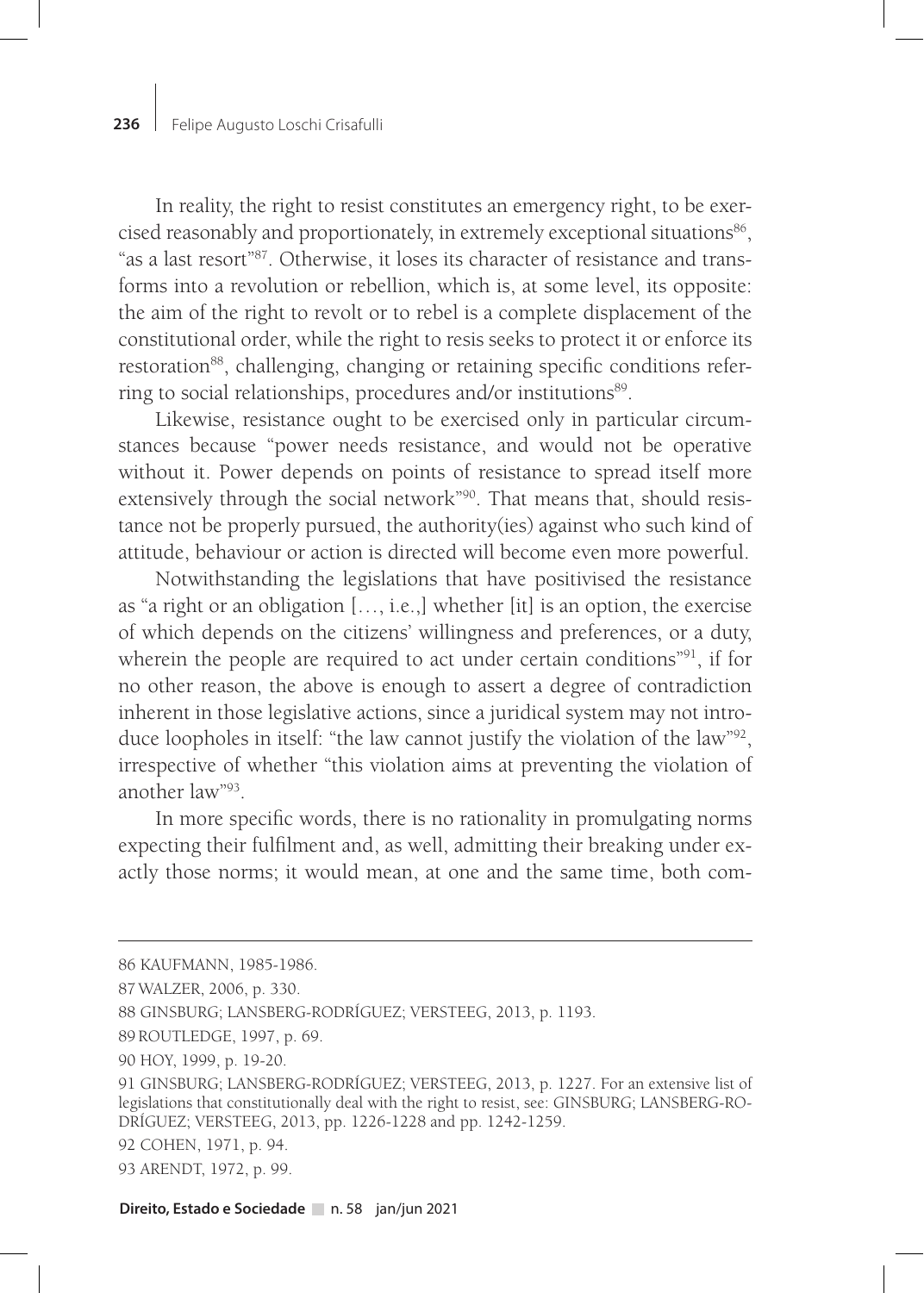pelling and not compelling94. In short, it is illogical a citizen be authorised by a higher order norm, e.g., the Constitution, to disobey lower-ranking norms; in such situation, the legality of the latter norms would be jeopardised, viz., limited or denied – and that is why the right to disobey shall be directed to the excesses of authority<sup>95</sup>.

# 5. So, in times of COVID-19, Belarus's footballers could (or should… must?) force a shutdown?

In the context previously outlined, President Lukashenko and his "unpredictable behavior" under an "unlawful state"<sup>96</sup> seem able to decide alone<sup>97</sup> if the professional football in Belarus will continue to be played, including how it will take place, viz., with or without spectators, with or without celebration of goals scored on the pitch, etc. Facing calls from the WHO to introduce stricter anti-epidemic measures, the country's Minister of Health, Vladimir Karanik, said he is not entitled to decide whether stopping or not public events, like mass gatherings and sports events. In Łukašenka's mind is apparently drawing some economy worries related to a lockdown – which seems to keep the leader of the nation awake at night more than the disease itself<sup>98</sup> and is already making him lose stalwart allies<sup>99</sup>.

And those concerns are related to the reduction of Russian energy subsidies since the conversations between both countries about a deeper integration got ground to a standstill – actually, Belarus is both "isolated and at the mercy of Russia, on whose energy it is heavily dependent"100. Now, the economic damages of an outbreak could deepen turmoil: "the populist regimes are more vulnerable to economic difficulties than clanbased regimes"<sup>101</sup>.

101 MATSUZATO, 2004, p. 256.

<sup>94</sup> SÁEZ CABRERA, 2000, p. 325.

<sup>95</sup> ÁLVAREZ, 1990-1991, pp. 49-50.

<sup>96</sup> ROUDA, 2019, p. 263.

<sup>97</sup> Alone shall not be read exactly as a figure of speech: "Lukashenka's circle of friends is small and shrinking. As it becomes increasingly clear that the current course does not save Belarus' problems, Lukashenka's appeal is waning, even among his supporters" (RUDLING, 2008, p. 71). 98 PATIN, 2020.

<sup>99</sup> JEGELEVICIUS, 2020.

<sup>100</sup> RUDLING, 2008, p. 71.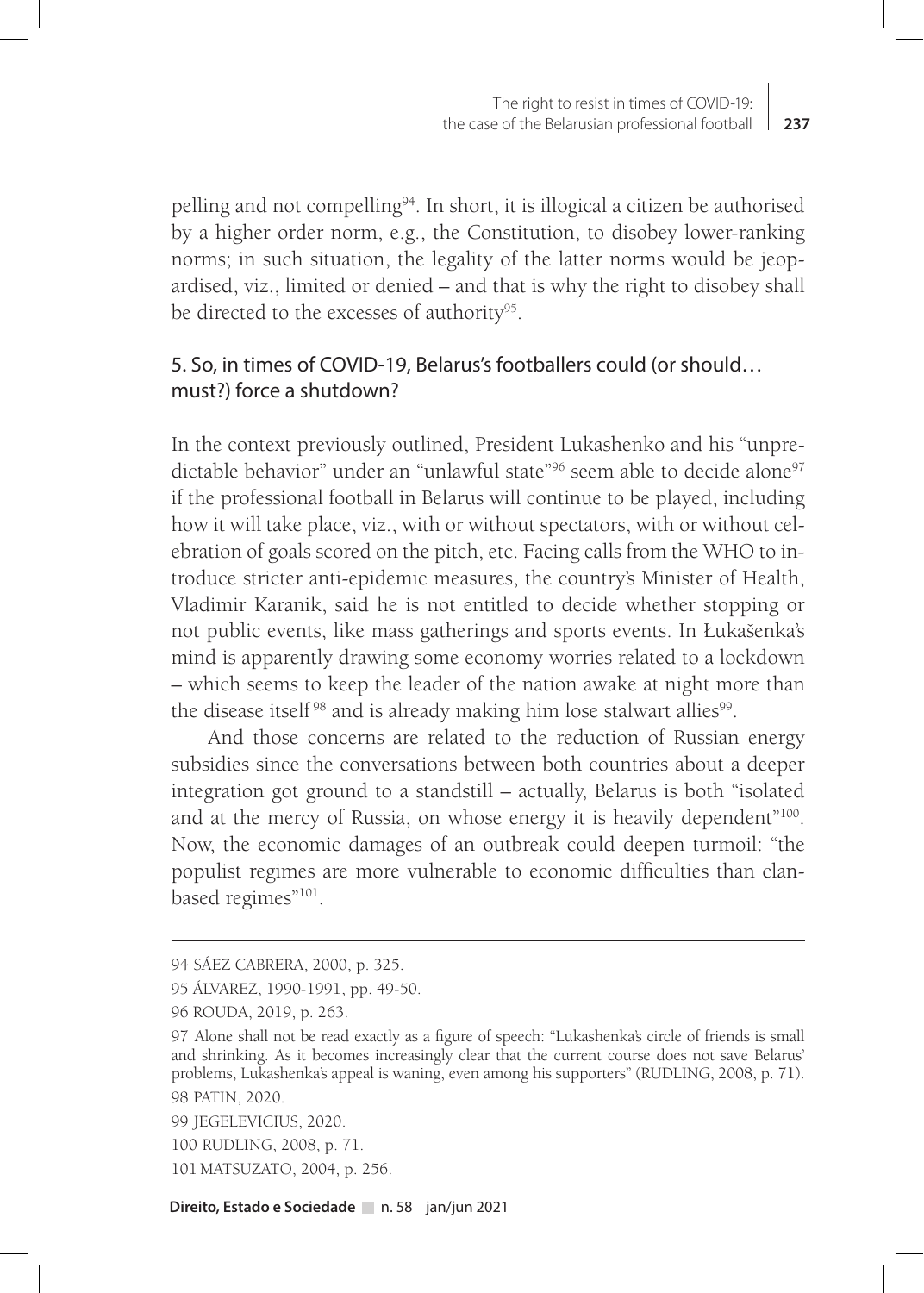Seen from a different perspective, democracy is, as a rule, the regime par excellence that does not continue to reproduce itself within the "confining conditions"102 under which it has arisen, but may, eventually, move beyond it, since "unlike authoritarian regimes, democracies have the capacity to modify their rules and institutions consensually in response to changing circumstances"<sup>103</sup>. Furthermore, 2020 is the year when new elections shall be held in Belarus, and Lukashenko has already announced he will run for a sixth term in office<sup>104</sup>.

That is why precautions against the new coronavirus in Belarus are being taken slowly – or, to put it another way, strict measures are not being really carried out. Not even the fans vow to stop going to the stadiums and their call on the national association to be courageous and shut down the Belarusian football championships were able to change the scenario<sup>105</sup>.

The issue is: in times of pandemic, particularly, with the majority of the countries implementing the shutdown, closing their boundaries, limiting non-essential activities, all the other 54 members of UEFA suspending their championships, makes sense Belarus's isolated decision to keep playing?

While not absolutely deconstructing Weber's idea outlined above, based on the de facto acceptance of political authority, it is important to emphasise that Rawls went above and beyond, bringing new elements to the debate<sup>106</sup>. Firstly, he underscores that the legitimacy of democratic decisions and laws is not a matter of whether they are just or not, but a consequence of their legitimate enactment, viz., in conformity with "an accepted legitimate democratic procedure. It is of great importance that the constitution specifying the procedure be sufficiently just, even though not perfectly just, as no human institution can be that"107.

Thus, the American philosopher points out that legitimacy has an essential connection to justice, albeit the former being weaker than the latter, what explains its softer constraints on what is doable and leaves a room

104 FEDOSENKO, 2019.

- 106 RAWLS, 2005, pp. 427-429.
- 107 RAWLS, 2005, p. 428.

<sup>102</sup> KIRCHHEIMER, 1965.

<sup>103</sup> SCHMITTER; KARL, 1991, p. 87.

<sup>105</sup> KARMANAU, 2020.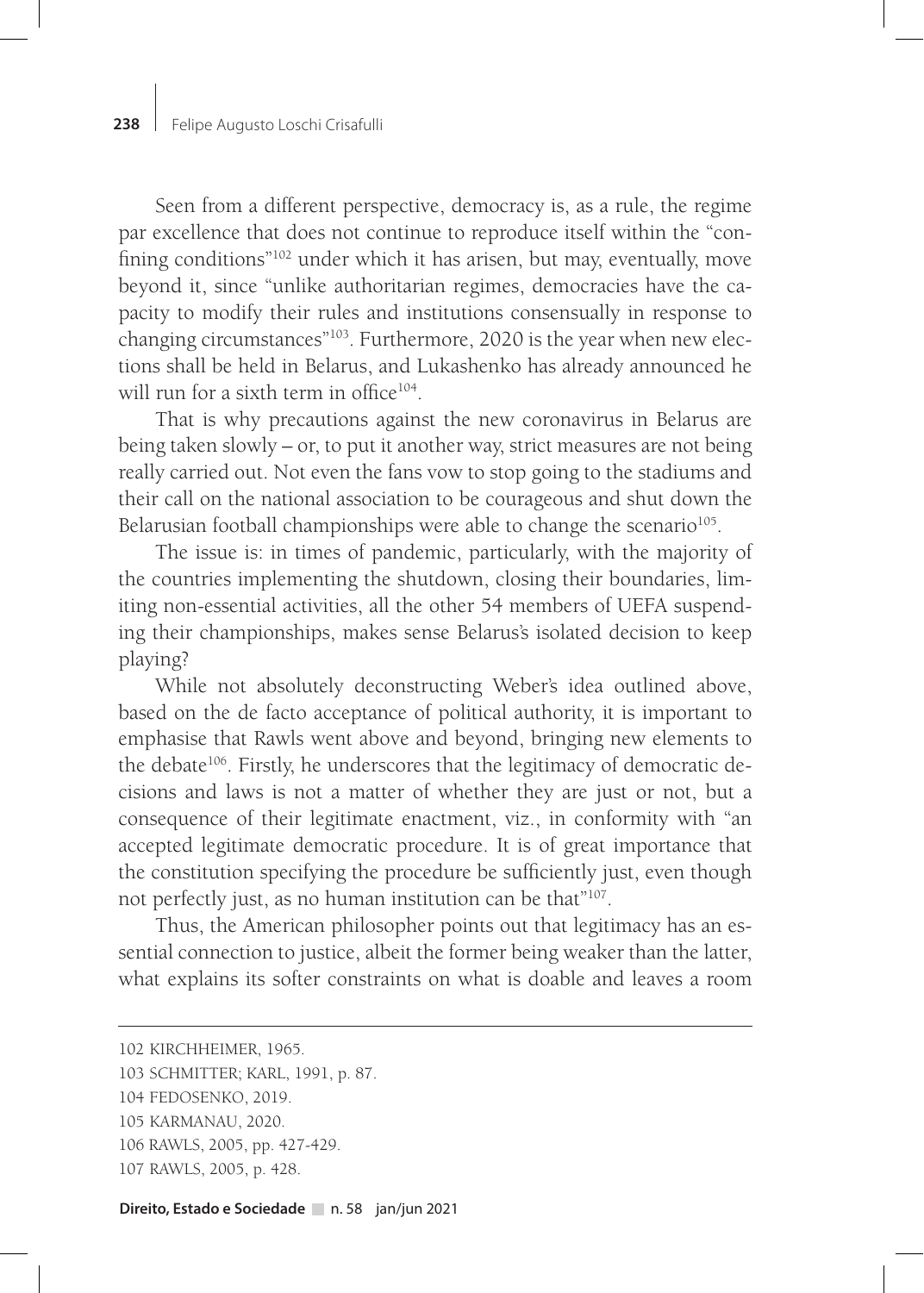for manoeuvre in comparison with justice (i.e., which justice might not permit). In other words, until it becomes illegitimate for being unjust, the power and its outcomes will remain tolerated and legitimate $(d)^{108}$ .

Rawls's vision is important for the query that entitles this final chapter, since, as explained above, the right of resistance is an exercisable right by individuals, groups or communities whenever "the state – or incumbent regime – fails in its principal duty […, which is] to pursue the best possible fulfilment of human rights and a failure to do so merits to a greater or lesser degree the charge of oppression"109.

By the way, that is, in essence, the reason why reference is made here to the *right of resistance* instead of, for instance, *civil disobedience*. In reality, though "[n]o general accepted definition of 'civil disobedience' has been found"110 until now, it is known the distinguishment made by the German Constitutional Court, to which the right to resist is associated with the resistance to an *obviously unlawful regime* and *civil disobedience* regards a *presumed unconstitutional law*111 – and, a priori (or rather, when considered separately), the resistance movement by footballers for an outbreak during the pandemic would be just a punctual resistance (i.e., a resistance against a *presumed unconstitutional law/political police*).

Nevertheless, once the entire political system in Belarus is warped, such kind of act would constitute a true – and justified – opposition to the government itself. Indeed, even differentiating those rights, the German Court considered that the second one (*civil disobedience*) does not benefit from the legal characteristic of the other (*right to resist*) 112, meaning that it could not consensually and calmly embrace the existence "of such a right to resist a presumed unconstitutional law, i.e., on *civil* disobedience"113.

<sup>108</sup> RAWLS, 2005, p. 428.

<sup>109</sup> FINLAY, 2015, pp. 35-36.

<sup>110</sup> KELLNER, 1975, p. 899.

<sup>111</sup> MOULIN-DOOS, 2015, p. 50.

<sup>112</sup> GERMANY, 1956.

<sup>113</sup> MOULIN-DOOS, 2015, p. 51, emphasised in the original text. Actually, the Lockean or liberal right to resist is based on the fact that every individual holds natural rights, inter alia, the right to oppose the political authority if the latter does not respect the rights of the former, insofar as the legitimacy of the authority is given by the people and can be retracted at all times if the government does not protect those natural rights (LOCKE, 2004, p. 89). In that sense, such right was developed taking into consideration "solely the context of a tyrannical regime" (MOULIN-DOOS, 2015, p. 50), so "[t]he doctrine of the liberal right of resistance has no the-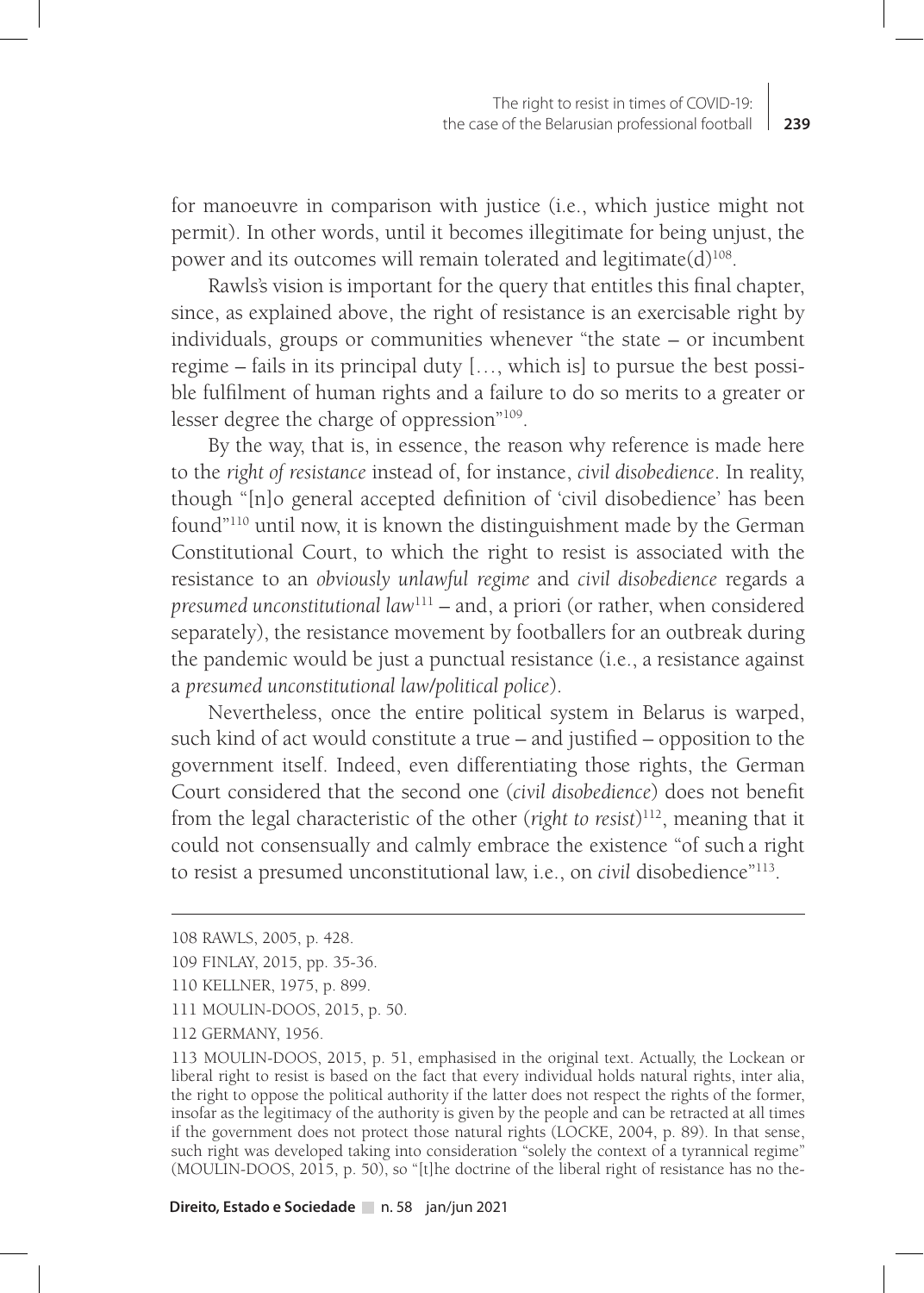In other words, and considering that, in general, the right to resist has a strong and accurate doctrinal basis (i.e., the natural law and the theory of justice – hence the various levels of resistance, from passive to active resistance and other phenomena related to  $it^{114}$ , and its ethical foundations, which make always legitimate the invocation and exercise of such right), so that civil disobedience corresponds to "political manifestations or behaviours that have derived from the right of resistance due to, among other historical causes, the inexorable process of secularization of modern society", in the case of Belarusian football, from a micro perspective, resistance could be an act of civil disobedience.

However, in the macro, it would mean (a grain of sand in) opposition to the entire (unlawful) regime – and it could trigger mass demonstrations in that direction –, given that Lukašenka, in a not exactly democratic (that is, an autocratic) way, personifies himself through it, dominating almost everything, defining each step of the main areas and issues, making all important decisions, whatever they may be and even though if there are people more suitable for that, such as those nominated by him – and this is exactly the situation that emerges from the COVID-19 pandemic.

Back to the matter at hand, in actual fact, resistance is more than just a Shakespearean-like phrase (*to resist, or not to resist, that is the question);* it is a real, natural *duty* (or, in this sense absolutely interchangeable, an *obligation*) 115, which pertains to *everyone*, albeit in different ways over time. If resistance is necessary as a response to any severe injustices (the structural ones or those arising from the legal system or produced by the agents of the state), then it has to be exercised, regardless of it being prescribed by previous law, as a *duty*, a political *obligation* it is116.

116 DELMAS, 2018, pp. 5-20.

oretical relationship with a theological-moral foundation, not to mention a biblical foundation, a substantial aspect in the theory of the classical liberal right of resistance" (CARVAJAL ARA-VENA, 1992, p. 98, roughly translated).

<sup>114</sup> FALCÓN Y TELLA, 2004, pp. 69-139.

<sup>115</sup> Although the philosophers do not often agree whether duty and obligation (but also wrong and ought) shall be distinguished or not (BRANDT, 1964, p. 374), when they are used within the perspective of the natural morality, and not under the institutional morality, viz., when the moral reason for acting is independent of the person's actions in the past, his/her certain voluntary acts (ex.: promises, consents, agreements, acceptances, orders), both terms are definitely interchangeable – for instance, linguistics shall not consider inappropriate the use of duty or obligation in a situation such as the help of starving people whenever a natural morality is involved, i.e., whenever it underlies in the notion of requirement (BERAN, 2020, pp. 19-22; VERWEIJ, 2000, p. 103).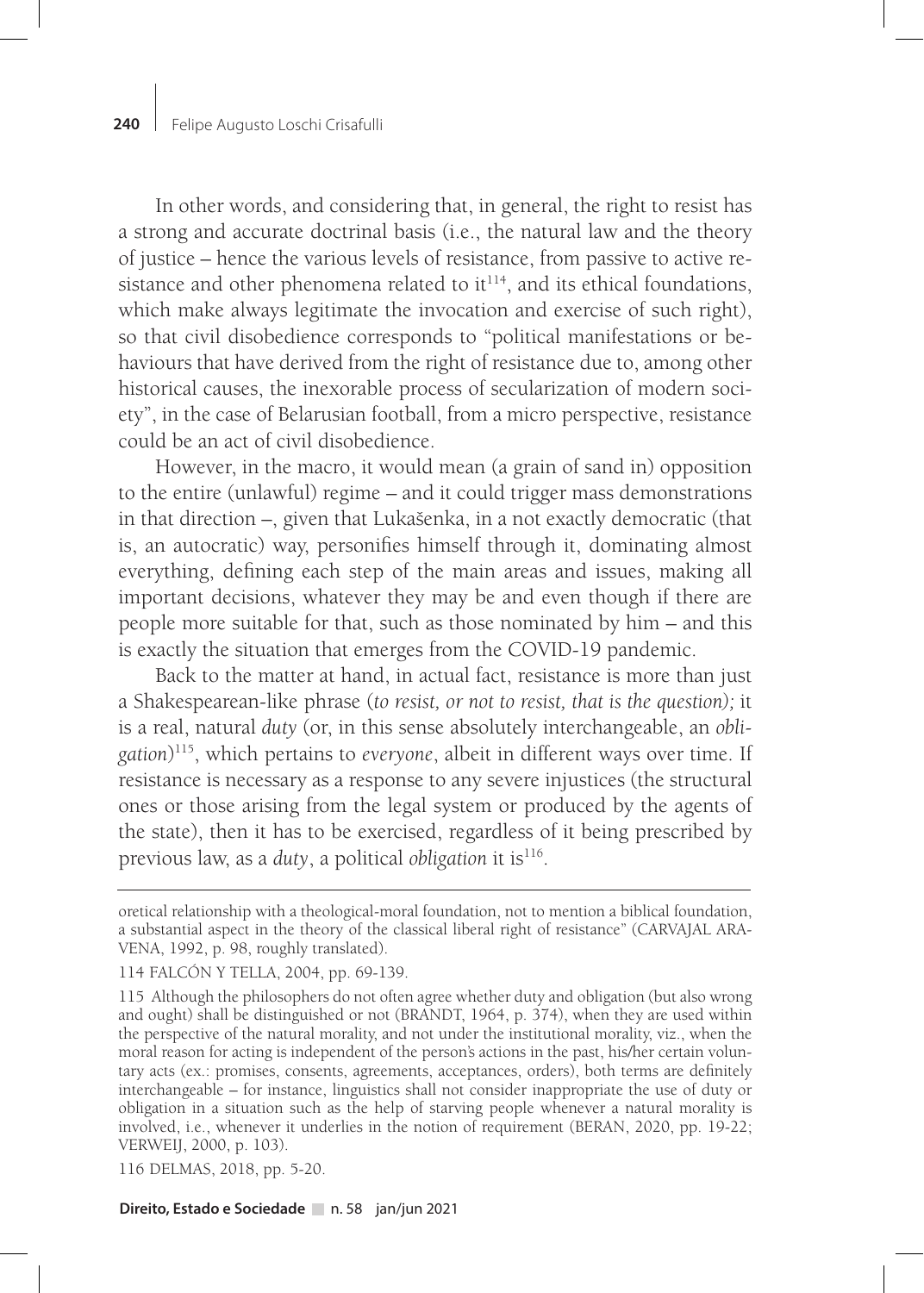Hence, it could be asserted that there is a moral right to public disobedience, which is in line with the disjunctive duty for citizens to obey the law or engage in public disobedience<sup>117</sup>: it is both "a right and a general duty of the citizens. This is nothing less than a great political responsibility in 'abnormal' conditions. It is not a special or exclusive duty of Christians"118. By the way, also "in the medieval perception, [it] was not merely a right but a duty"119.

Therefore, even if Łukašenka's power is considered (formally) legitimate, back to Rawls's arguments, it is undoubted that the decision outcomes do not need to be fully just, but only not grossly unjust, then "a political authority, say a government, can be politically legitimate, while a particular decision issued by this government is illegitimate"120. In other words, although, in that context, the decision of the President of Belarus regarding the non-suspension of the sports activities – mainly the national football tournaments – might be indisputable under a (formal) legitimacy aspect, it may not pass the justice (or, material legitimacy) test: "it is possible to be under political obligation [to obey the state] and yet to be morally justified disobeying the state"121.

Having said that, while the technical or scientific recommendations of experts, particularly those from the WHO, are that the appropriate measures to tackle the pandemic are still the quarantine, physical isolation and social distancing, being them considered the most efficient manner to prevent transmission and spread of the new coronavirus – or, to put it another way, as long as these strategies are in evidence, that is, until "the end of the social isolation measures and the return to normality"122, even though restrictions may be brought back into force "if or when case numbers rebound" $123$  – , for no other reason they have been adopted by most of the countries around the globe, especially those where the cases are counted in thousands, not in dozens or hundreds – exactly the situation of

<sup>117</sup> LEFKOWITZ, 2007, p. 215.

<sup>118</sup> MOLTMANN; BASTOS, 2014, p. 60. Roughly translated.

<sup>119</sup> BIELEFELDT, 2003, p. 1098.

<sup>120</sup> LANGVATN, 2016, p. 149.

<sup>121</sup> BERAN, 1977, p. 260.

<sup>122</sup> CURRIE et al., 2020, p. 85.

<sup>123</sup> FERGUSON et al., 2020, p. 2.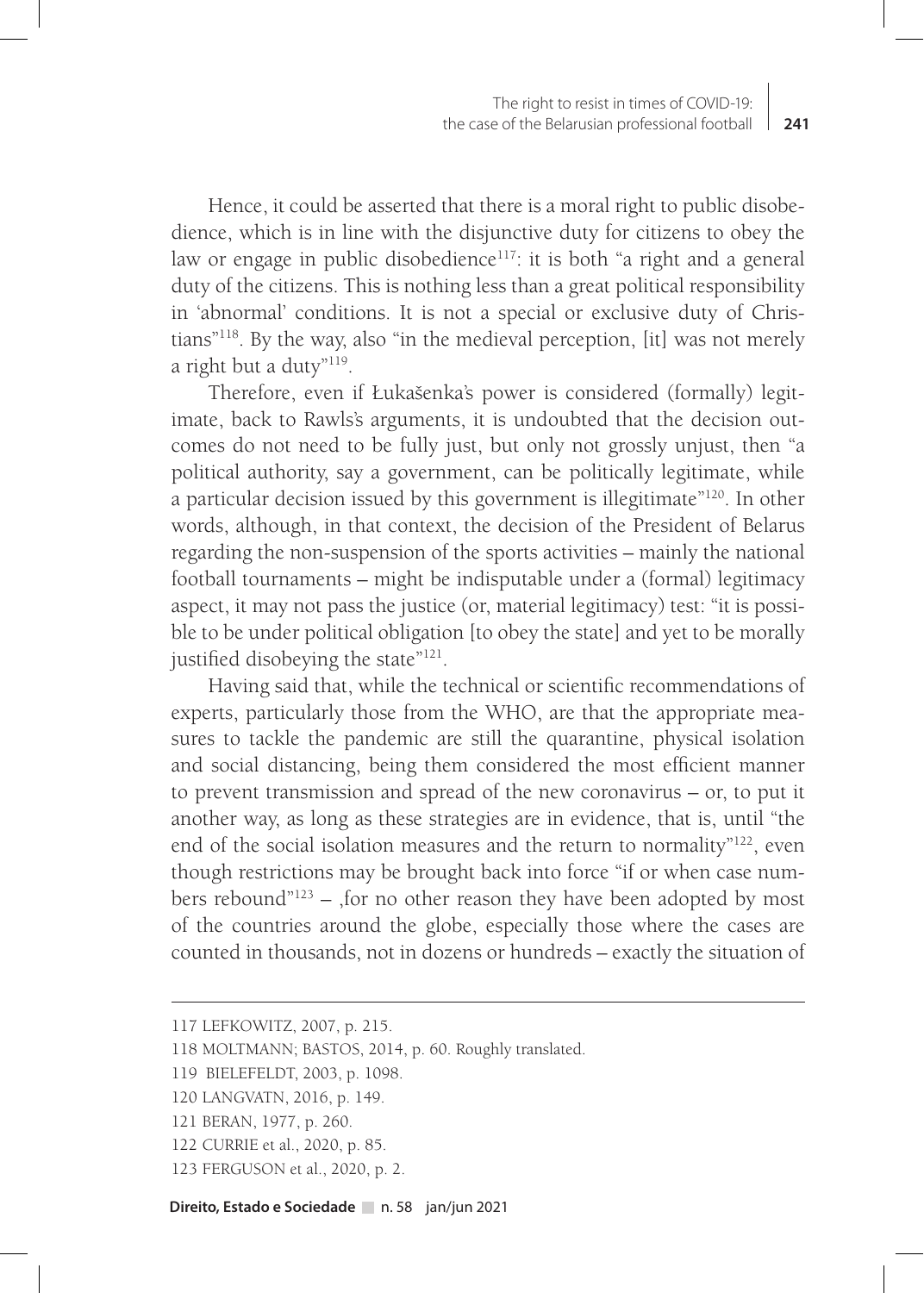Belarus –, it is imperative that the protection of human rights and dignity of the human being guides the state's actions at all levels, including those concerning the sports competitions.

Thus, considering their *duty* of disobeying such immoral decision of the President – "[o]ne has not only a legal but a moral responsibility to obey just laws. Conversely, one has a moral responsibility to disobey unjust laws. I would agree with St. Augustine that 'an unjust law is no law at all'"124 – and the fact that sport is a site where people are able to more easily engage others (and themselves) in activism, protests, demonstrations, resistance and persistence behaviours – viz., players, coaches and other participants of this sector of activity, particularly when they are "celebrities", may use their prominent positions to influence the community towards societal changes or against injustices existing within the society, while the effectiveness of their voice is directly linked to their own credibility and the involvement of their audience<sup>125</sup> –, the footballers in Belarus not only may, but must stop playing. With or without the agreement of the national authorities and/or of the local football association. With no hesitations or awkward silences. Immediately<sup>126</sup>.

<sup>124</sup> KING JR., 1963, p. 3.

<sup>125</sup> CUNNINGHAM *et al*., 2021; AGYEMANG; SINGER; WEEMS, 2020.

<sup>126</sup> Even though "other's resistance, material contexts, social relations, and so on also encourage and facilitate resistance" (BAAZ et al., 2018, p. 33), it shall be highlighted that the oppressed is the only one who can authoritatively decide the moment when she or he is ready to any kind of movement or changing act. That is why, despite being a duty, "it is still a RIGHT that she [or he] has; it's something which (in the normal case) she [or he] holds against others. And […] the duty aspect of the right is not just a matter of submitting to a set of rules. Often what it involves is continual and active exercise of intelligence and choice; and these are her [or his] choices to make, her [or his] intelligence to exercise. She [or he] is privileged in this regard. […] I actually think lots of rights are like this, especially political rights (and I am going to say more about that in a moment). They have this dual character of right and responsibility, involving: (1) the designation of an important task, (2) the privileging of someone as the person to perform the task, making the decisions which the task requires, (3) doing so in view of the particular interest that that person has in the matter, and (4) the protection of their decision-making pursuant to this responsibility against interference by others and even by the state (except in extreme cases). This seems to me to be a distinctive form of right and one worth studying in some detail. I shall call rights of this kind 'responsibility-rights,' and I shall call the formal analysis I have just sketched the 'responsibility-form' of rights. I don't think it applies to all rights. But it can be useful in the analysis of a great many of them" (WALDRON, 2010, pp. 5-6, emphasised in the original text). Quite similarly, Blunt (2017, p. 880) underscores that "the liberty-right and claim-right elements of resistance [… can] often run together, but this is not necessary in every instance of resistance. There is no duty to comply with radically unjust laws or norms. The fugitive slave breaks the law, but it is a law she is not bound to follow. However, this does not mean that she is compelled to pursue institutional reform".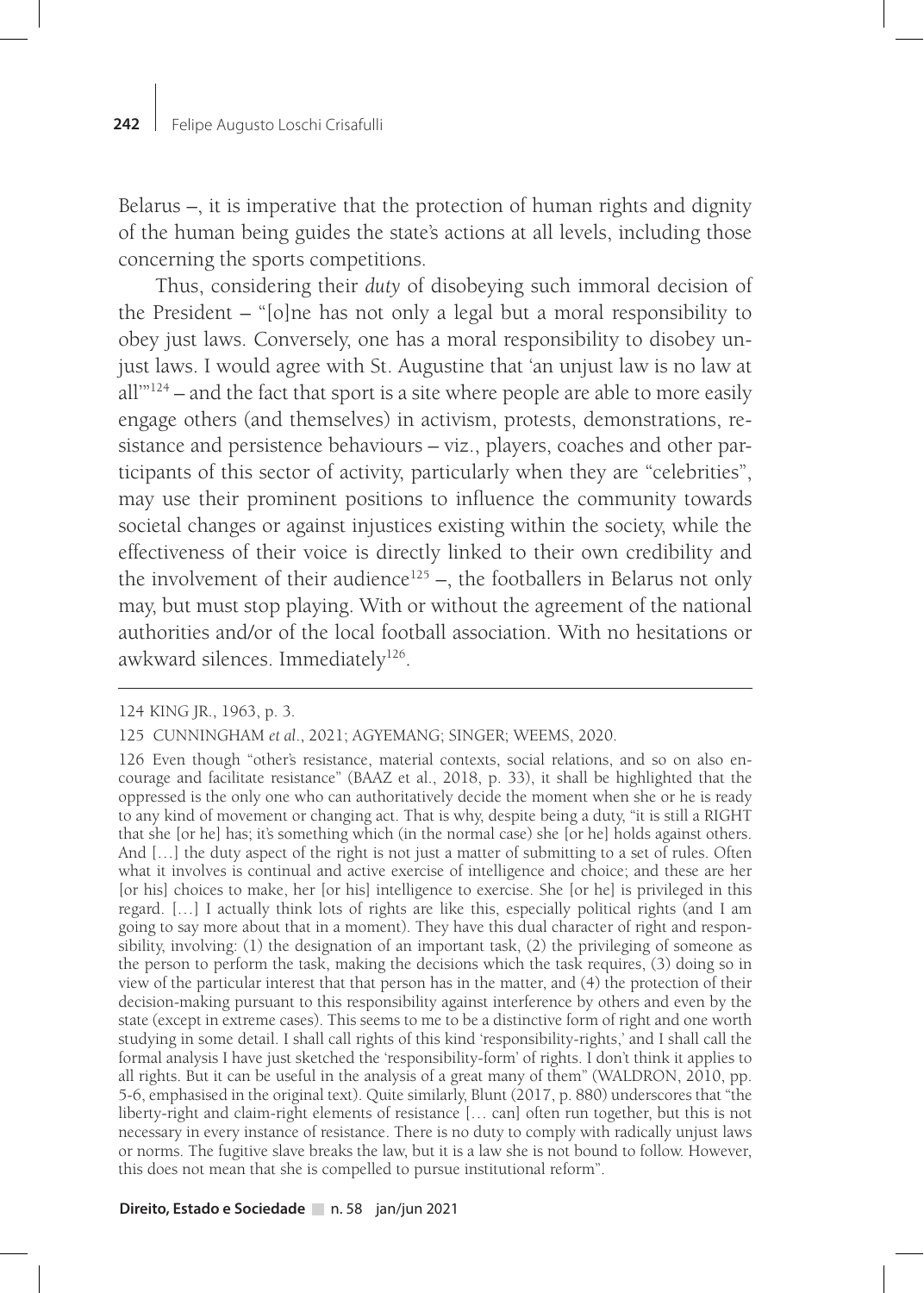After all, at the end of the day, these "are just words. But it would be worth recalling the obvious fact that words change human beings, and, the latter, change the world"<sup>127</sup>. Nevertheless, in a nutshell, stay home, stay healthy and stay safe are – still and until further notice – the catchphrases here.

## References

- AGYEMANG, Kwame J. A.; SINGER, John N.; WEEMS, Anthony J. 'Agitate! Agitate! Agitate!': Sport as a site for political activism and social change. *Organization*, London, v. 27, i. 6, pp. 952-968, 2020. https:// doi.org/10.1177/1350508420928519.
- ALEXANDRINO, Renato de. 2020. *Coronavírus não impede que futebol continue na Nicarágua.* Available at: https://oglobo.globo.com/esportes/coronavirus-nao-impede-que-futebol-continue-na-nicaragua-24352933. Accessed 08 Apr. 2020.
- ALMEIDA, Joana. 2020. *Enough accuses China of "negligence" in the international spread of the new coronavirus.* Available at: https://jornaleconomico.sapo.pt/en/news/arrives-accuses-China-of-negligence-in-international-dissemination-of-new-coronavirus-566743. Accessed 14 Apr. 2020.
- ÁLVAREZ, Norberto. "La obediencia al derecho como deber ético (Conclusiones de una polémica)". *Revista de la Facultad de Derecho de la Universidad Complutense*, Madrid, n. 78, pp. 41-52, 1990-1991.
- ARENDT, Hannah. *Crises of the Republic: Lying in Politics; Civil Disobedience; On Violence; Thoughts on Politics and Revolution*. San Diego: Harcourt Brace, 1972.
- BAAZ, Mikael; LILJA, Mona; VINTHAGEN, Stellan. *Researching Resistance and Social Change: A Critical Approach to Theory and Practice*. New York: Rowman & Littlefield, 2018.
- BARCELLOS, Caco; MUNIZ, Estevan. 2020. *Presidente de Belarus sugere tratar o coronavírus com vodka e sauna*. Available at: https://g1.globo. com/fantastico/noticia/2020/04/19/presidente-de-belarus-sugere-tratar-o-coronavirus-com-vodka-e-sauna.ghtml. Accessed 19 Apr. 2020.

<sup>127</sup> MATOS, 2019, p. 65. Roughly translated.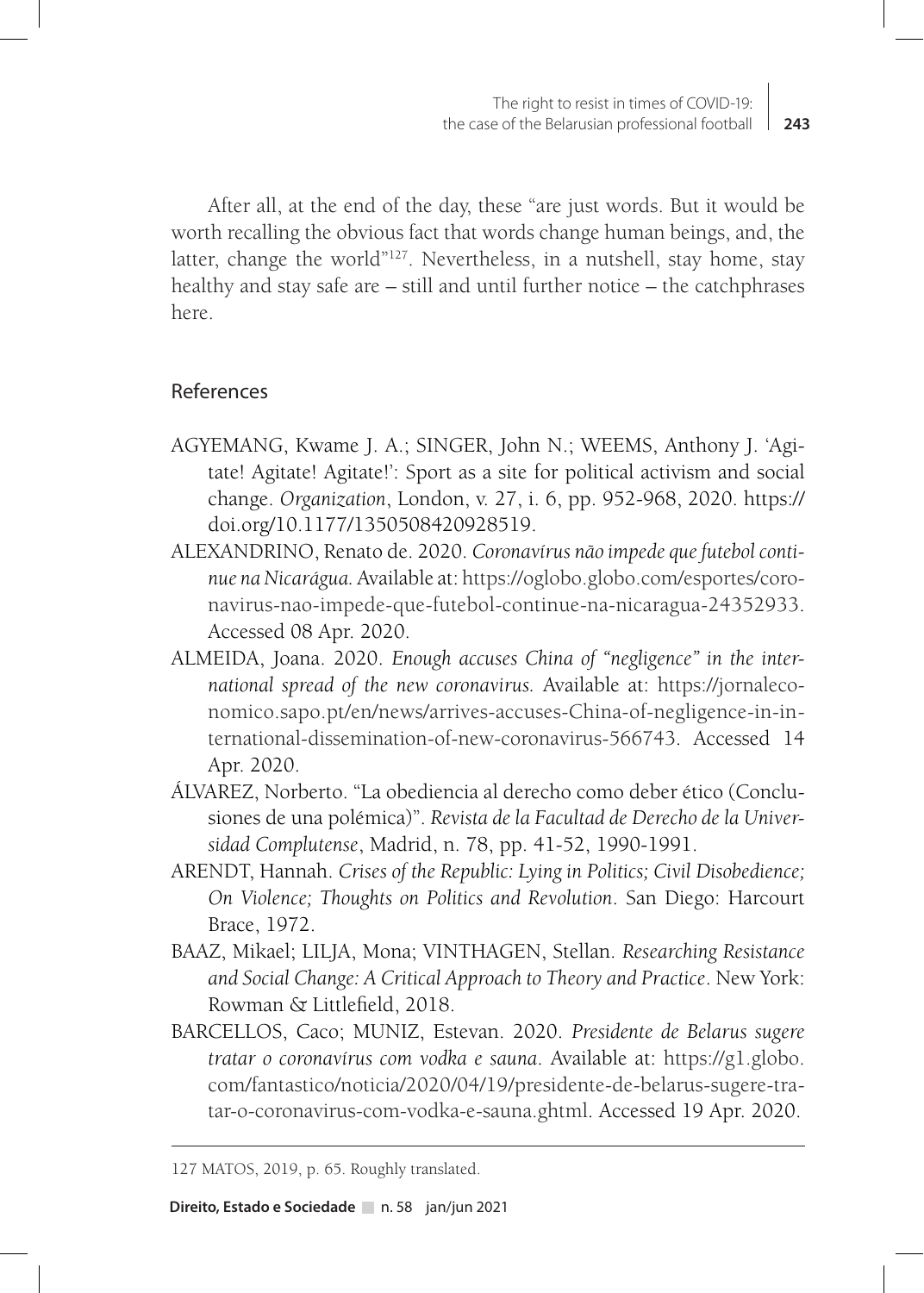- BARKER, Gabby. 2020. *Turkmenistan: football returns in a country where it is forbidden to say "coronavirus*". Available at: https://sportsfinding.com/ turkmenistan-football-returns-in-a-country-where-it-is-forbidden-to- -say-coronavirus/30415/. Accessed 20 Apr. 2020.
- BARROSO, Madaleno Girão et al. "Estado Totalitário e Estado Autoritário". *Revista de Ciências Políticas,* Rio de Janeiro, v. 20, n. 1, pp. 85-117, jan./ mar. 1977.
- BATALDEN, Stephen K.; BATALDEN, Sandra L. *The Newly Independent States of Eurasia: Handbook of Former Soviet Republics.* 2nd. ed. Phoenix: Oryx, 1997.
- BAUME, Sandrine. "Hans Kelsen and the Requirement of Self-determination: How the Austrian Jurist Takes Inspiration from Rousseau and How He Emancipates Himself from the Swiss Philosopher". In: LAN-GFORD, Peter; BRYAN, Ian; MCGARRY, John (ed.). *Hans Kelsen and the Natural Law Tradition.* Leiden: Brill, 2013. pp. 188-214. https://doi. org/10.1163/9789004390393\_007.
- BEKUS, Nelly. *Struggle over Identity: The Official and the Alternative "Belarusianness".* Budapest: Central European University Press, 2010.
- BERAN, Harry. "In Defense of the Consent Theory of Political Obligation and Authority". Ethics, Chicago, v. 87, n. 3, pp. 260-271, Apr. 1977. https://doi.org/10.1086/292040.
- BERAN, Harry. *The Consent Theory of Political Obligation*. Abingdon: Routledge, 2020. https://doi.org/10.4324/9780429278280.
- BIELEFELDT, Heiner. "The Right to Resist". In: HEITMEYER, Wilhelm; HAGAN, John (ed.). *International Handbook of Violence Research*. Dordrecht: Springer Science+Business, 2003. pp. 1097-1111. https://doi. org/10.1007/978-0-306-48039-3\_56.
- BIRMINGHAM, Peg. 2019. "Democracy, Populism, and the Production of Superfluousness: Three Lessons from Arendt's Origins of Totalitarianism". *Soundings: An Interdisciplinary Journal*, University Park, v. 102, n. 2-3, pp. 176-195, 2019. https://doi.org/10.5325/soundings.102.2-3.0196.
- BLANCHARD, Ben; MULVENNEY, Nick; RUTHERFORD, Peter. *Baseball, soccer seasons get underway in Taiwan.* Available at: https://www.reuters. com/article/us-health-coronavirus-taiwan/baseball-soccer-seasons-get-underway-in-taiwan-idUSKCN21V077. Accessed 13 Apr. 2020.
- BLUNT, Gwilym David. "Is There a Human Right to Resistance?". *Human*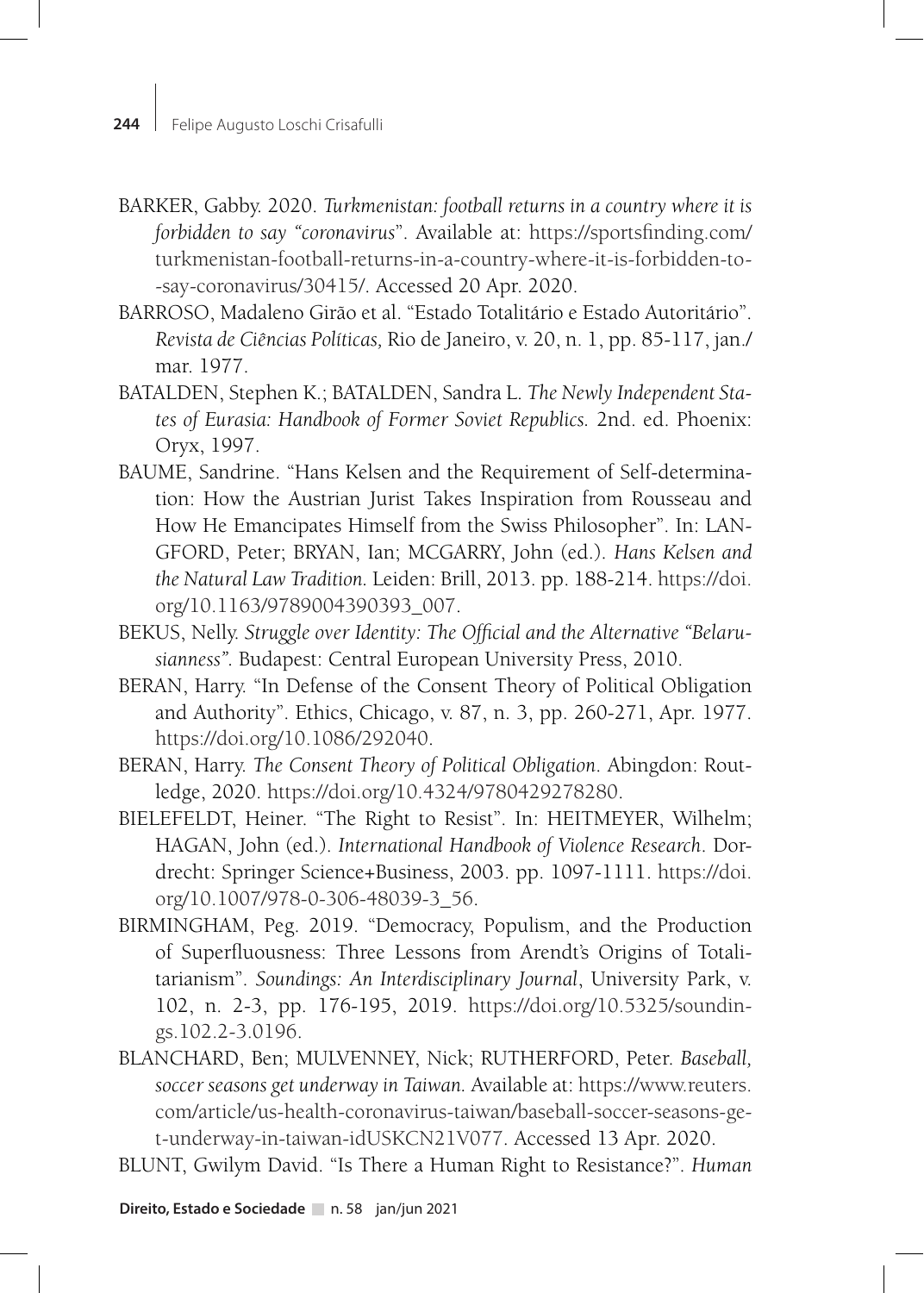*Rights Quarterly,* Baltimore, v. 39, n. 4, p. 860-881, 2017. https://doi. org/10.1353/hrq.2017.0052.

- BRANDT, R. B. "The Concepts of Obligation and Duty". *Mind: A Quarter Review of Philosophy,* Oxford, v. LXXIII, i. 291, pp. 374-393, July 1964. https://doi.org/10.1093/mind/lxxiii.291.374.
- BOBBIO, Norberto. *Democracy and Dictatorship*. Minneapolis: University of Minnesota Press, 1989.
- BÖHME, Gernot. *Ethics in Context: The Art of Dealing with Serious Questions*. Malden, MA: Polity, 2001.
- BURKHARDT, Fabian. "Belarus". In: FRUHSTORFER, Anna; HEIN, Michael (ed.). *Constitutional Politics in Central and Eastern Europe: From Post-Socialist*. Wiesbaden: Springer VS, 2016. pp. 463-493. https:// doi.org/10.1007/978-3-658-13762-5\_19.
- BUZANELLO, José Carlos. *O Direito de Resistência como Problema Constitucional*. 2001. 380 f. Tese (Doutorado em Direito) – Faculdade de Direito, Universidade Federal de Santa Catarina, Florianópolis, 2001.
- CARVAJAL ARAVENA, Patricio. Derecho de Resistencia, Derecho a la Revolución, Desobediencia Civil: Una perspectiva histórica de interpretación – La formación del derecho público y de la ciencia política en la temprana Edad Moderna (I). *Revista de Estudios Políticos (Nueva Época),*  Madrid, n. 76, pp. 63-101, abr./jun. 1992.
- CARVALHO, Kildare. *Direito Constitucional: Teoria do Estado e da Constituição – Direito Constitucional Positivo*. 14. ed. Belo Horizonte: Del Rey, 2008.
- COHEN, Carl. *Civil disobedience: conscience, tactics, and the law.* New York: Columbia University Press, 1971.
- CUNNINGHAM, George B *et al*. A Site to Resist and Persist: Diversity, Social Justice, and the Unique Nature of Sport. *Journal of Global Sport Management*, [*s. l.*], v. 6, i. 1, pp. 30-48, 2021. https://doi.org/10.1080 /24704067.2019.1578623.
- CURRIE, Christine S. M. *et al*. "How simulation modelling can help reduce the impact of COVID-19". *Journal of Simulation,* Abingdon, v. 14, i. 2, pp. 83- 97, Apr. 2020. https://doi.org/10.1080/17477778.2020.1751570.
- DELMAS, Candice. 2018 *A Duty to Resist: When Disobedience Should Be Uncivil*. New York: Oxford University Press.
- DIXON, Robyn. 2020. *No lockdown here: Belarus's strongman rejects coronavirus risks. He suggests saunas and vodka*. Available at: https://www.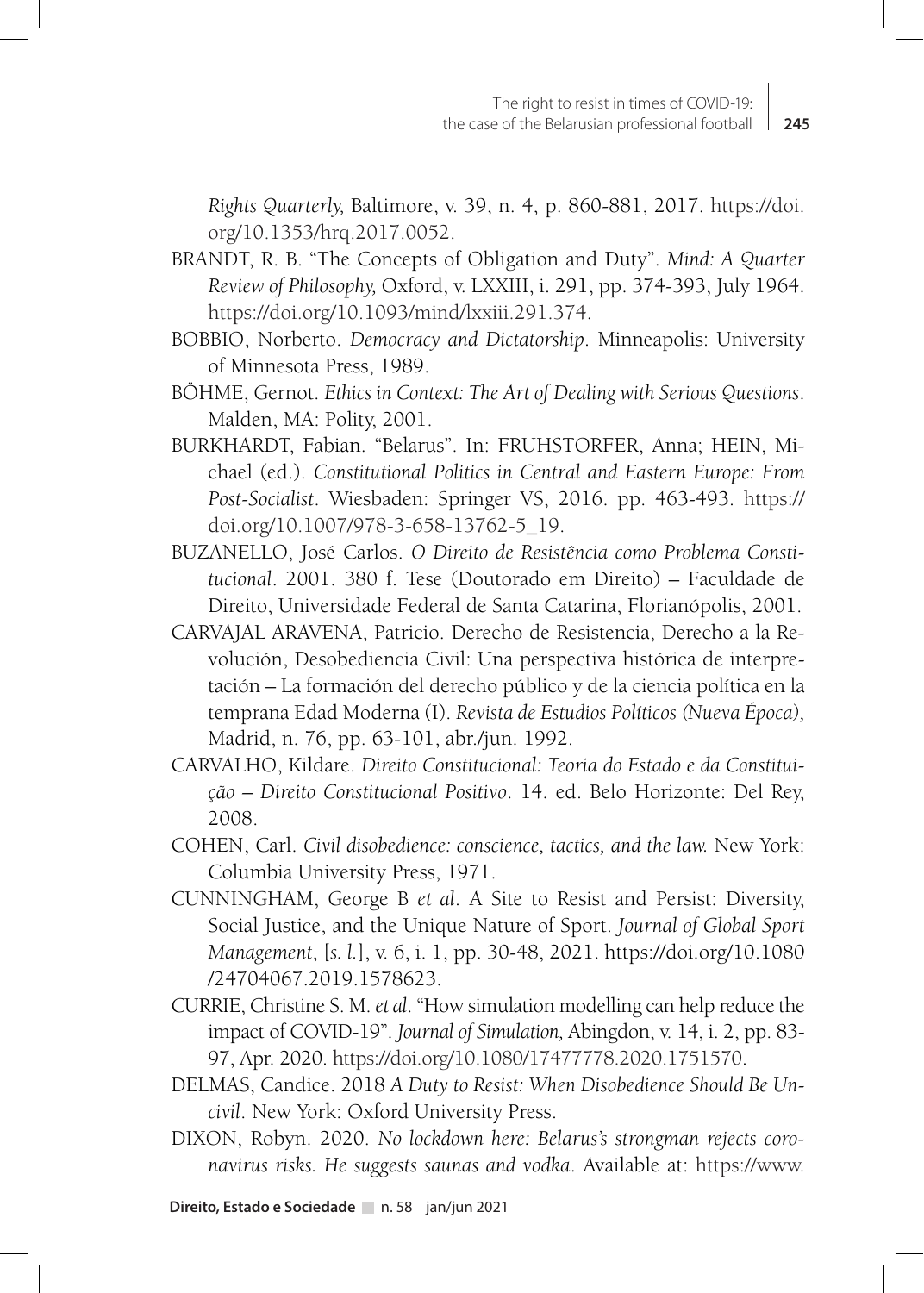washingtonpost.com/world/europe/no-lockdown-here-belaruss- -strongman-rejects-coronavirus-risks-he-suggests-saunas-and-vodka/2020/03/27/7aab812c-7025-11ea-a156-0048b62cdb51\_story. html. Accessed 07 Apr. 2020.

- DYNKO, Andrej. *Lukashenko 4.0 enrich, be free, but without democracy*. Available at: https://humanrightshouse.org/articles/lukashenko- -4-0-enrich-be-free-but-without-democracy. Accessed 08 Apr. 2020.
- EDWARDS, Piers. 2020. *No celebrations but Burundi league to go on until virus spreads*. Available at: https://www.bbc.com/sport/africa/52189541. Accessed 08 Apr. 2020.
- EKE, Steven; KUZIO, Taras. "Sultanism in Eastern Europe: The Socio- -Political Roots of Authoritarian Populism in Belarus". *Europe-Asia Studies*, Abingdon, v. 52, i. 3, pp. 523-547, 2000. https://doi. org/10.1080/713663061.
- EURASIANET. *Tajikistan: Four more deaths pinned on pneumonia*. Available at: https://eurasianet.org/tajikistan-four-more-deaths-pinned-on-pneumonia. Accessed 25 Apr. 2020.
- EXOTIX CAPITAL. *Exotix Developing Markets Guide: Debt and Risk across the Frontier*. Cham: Springer Nature Switzerland, 2019. https://doi. org/10.1007/978-3-030-05867-8.
- FALCÓN Y TELLA, María José. *Civil Disobedience*. Leiden: Martinus Nijhoff, 2004.
- FALCÓN Y TELLA, María José. "The Right to Resistance to Injustice". *Cuadernos Constitucionales de la Cátedra Fadrique Furió Ceriol,* Valencia, n. 62/63, pp. 65-76, 2008.
- FEDOSENKO, Nataliya. *Lukashenko says he will run for president in 2020 election*. Available at: https://tass.com/world/1089669. Accessed 09 Apr. 2020.
- FERGUSON, Neil M. et al. *Report 9: Impact of non-pharmaceutical interventions (NPIs) to reduce COVID-19 mortality and healthcare demand.* London: Imperial College London, 2020. https://doi.org/10.25561/77482.
- FINLAY, Christopher J. *Terrorism and the Right to Resist: A Theory of Just Revolutionary War.* Cambridge: Cambridge University Press, 2015. https://doi.org/10.1017/cbo9781139644341.
- GAMLEN, Alan. *Human Geopolitics: States, Emigrants, and the Rise of Diaspora Institutions.* Oxford: Oxford University Press, 2019. https://doi. org/10.1093/oso/9780198833499.001.0001.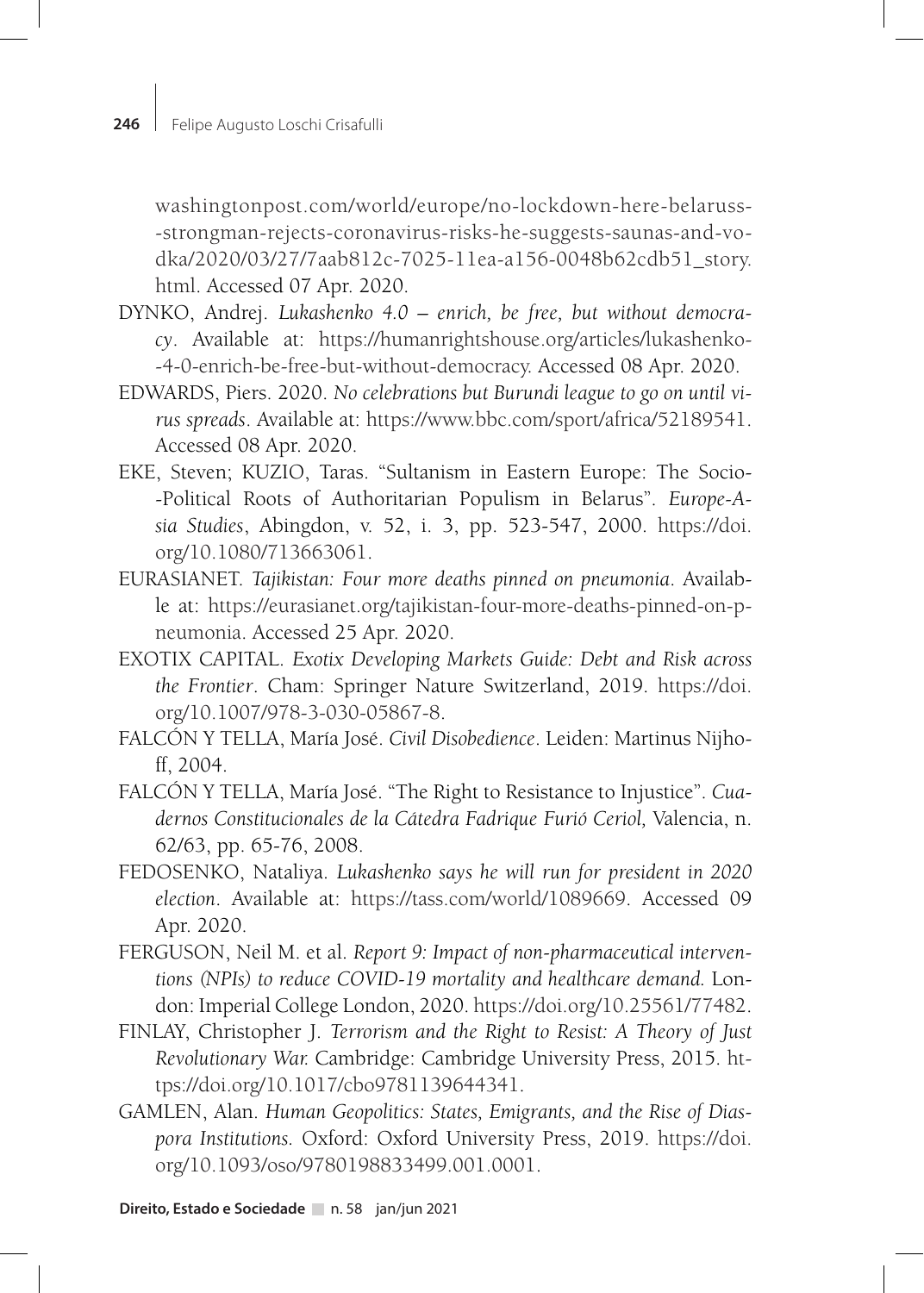- GERMANY. Entscheidungen des Bundesverfassungsgerichts (Ersten Senats). BVerfGE 5, 85 - KPD-Verbot. 1 BvB 2/51 - n dem Verfahren über den Antrag der Bundesregierung auf Feststellung der Verfassungswidrigkeit der Kommunistischen Partei Deutschlands, Karlsruhe, 17. August 1956.
- GIDDENS, Anthony. *The Consequences of Modernity*. Cambridge: Polity Press, 1991.
- GINSBURG, Tom; LANSBERG-RODRÍGUEZ, Daniel; VERSTEEG, Mila. "When to Overthrow your Government: The Right to Resist in the World's Constitutions". *UCLA Law Review*, Los Angeles, v. 60, n. 5, p. 1184-1260, 2013. https://doi.org/10.2139/ssrn.2125186.
- HOY, David Couzens. "Critical Resistance: Foucault and Bourdieu". In: WEISS, Gail; HABER, Honi Fern (ed.). *Perspectives on Embodiment: The Intersections of Nature and Culture.* New York: Routledge, 1999. pp. 3-21. https://doi.org/10.4324/9780203905258.
- IOFFE, Grigory. *Reassessing Lukashenka: Belarus in Cultural and Geopolitical Context*. Basingstoke: Palgrave Macmillan, 2014.
- JEGELEVICIUS, Linas. *Belarus and coronavirus: Lukashenko's business-as- -usual approach is 'mind-blowing negligence'*. Available at: https://www. euronews.com/2020/04/21/belarus-and-coronavirus-lukashenko-s- -business-as-usual-approach-is-mind-blowing-negligence. Accessed 26 Apr. 2020.
- KALINKINA, Svetlana. 2020. Светлана Калинкина: Это не лечится. Available at: https://belaruspartisan.by/politic/496770. Accessed 08 Apr. 2020.
- KARBALEVICH, Valery. *Alexandr Lukashenko: Politicheskij Portret*. Moscow: Partizan, 2000.
- KARMANAU, Iuras. *What virus? Belarus rejects strict measures against pandemic*. Available at: https://apnews.com/3f20af7942fee1bdcbd775824ebb3251. Accessed 08 Apr. 2020.
- KAUFMANN, Arthur. "Small Scale Right to Resist". *New England Law Review*, Boston, v. 21, n. 3, p. 571-576, 1985-1986.
- KELLNER, Menachem Marc. Democracy and Civil Disobedience. *The Journal of Politics,* Chicago, v. 37, n. 4, pp. 899–911, Nov. 1975. https:// doi.org/10.2307/2129181.
- KELSEN, Hans. *Essays in Legal and Moral Philosophy*. Dordrecht: Riedel, 1973. https://doi.org/10.1007/978-94-010-2653-6.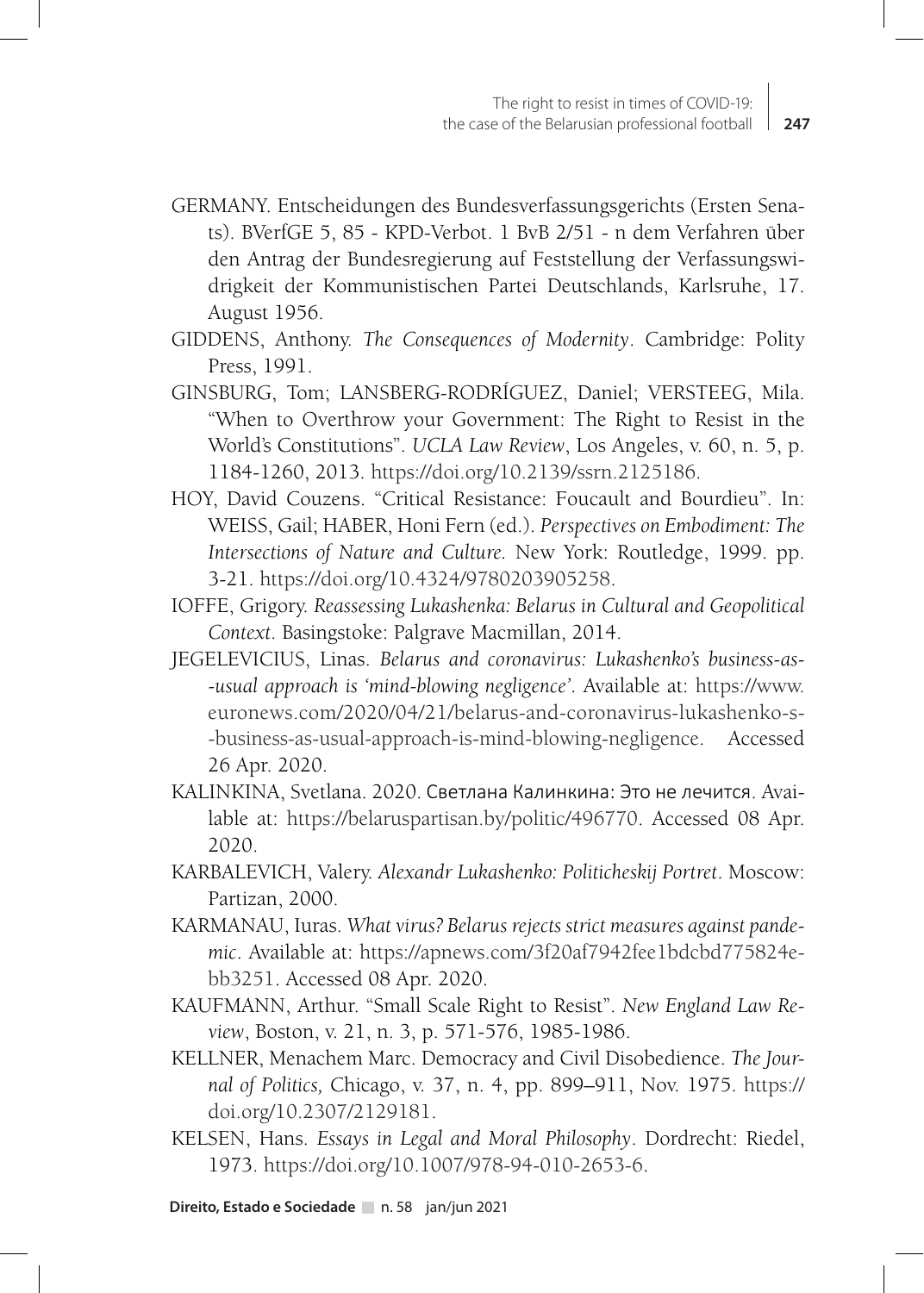- KING JR., Martin Luther. *Letter from a Birmingham Jail*. Available at: https:// liberalarts.utexas.edu/coretexts/\_files/resources/texts/1963\_MLK\_Letter\_Abridged.pdf. Accessed 17 Apr. 2020.
- KIRCHHEIMER, Otto. "Confining Conditions and Revolutionary Breakthroughs". *The American Political Science Review,* Washington, v. 59, n. 4, p. 964-974, Dec. 1965. https://doi.org/10.2307/1953216.
- KOROSTELEVA, Elena A.; LAWSON, Colin W.; MARSH, Rosalind J. "Introduction: paradoxes of democratisation in post-communist Belarus". In: KOROSTELEVA, Elena A.; LAWSON, Colin W.; MARSH, Rosalind J. (ed.). *Contemporary Belarus: Between Democracy and Dictatorship.* London: RoutledgeCurzon, 2003. pp. 1-20. https://doi. org/10.4324/9780203220399.
- KRASIMIROV, Angel. 2020. *Coronavirus-free Tajikistan turns to soccer as season kicks off.* Available at: https://www.reuters.com/article/uk-health-coronavirus-tajikistan-soccer/coronavirus-free-tajikistan-turns-to-soccer- -as-season-kicks-off-idUKKBN21L2O5. Accessed 08 Apr. 2020.
- KREBS, Dennis L. *The Origins of Morality: An Evolutionary Account*. New York: Oxford University Press, 2011.
- LANGVATN, Silje A. "Legitimate, but unjust; just, but illegitimate: Rawls on political legitimacy". *Philosophy and Social Criticism*, Thousand Oaks, v. 42, i. 2, p. 132-153, Feb. 2016. https://doi. org/10.1177/0191453715615386.
- ŁATYSZONEK, Oleg. "Are There Belarusians in Belarus? (The Question of Belarusian Identity)". In: BULHAKAŬ, Valer (ed.). *The Geopolitical Place of Belarus in Europe and the World.* Warsaw: Wyższa Szkoła Handlu i Prawa, 2006. p. 189-196.
- LEFKOWITZ, David. "On a Moral Right to Civil Disobedience*". Ethics*, Chicago, v. 117, n. 2, p. 202-233, Jan. 2007. https://doi. org/10.1086/510694.
- LEMON, Jason. 2020. *China is censoring research on COVID-19 origins, deleted page on Wuhan University website suggests.* Available at: https://www. newsweek.com/china-censoring-research-covid-19-origins-deleted- -page-wuhan-university-website-suggests-1497467. Accessed 14 Apr. 2020.
- LINZ, Juan L.; STEPAN, Alfred. *Problems of Democratic Transition and Consolidation: Southern Europe, South America, and Post-Communist Europe*. Baltimore: The Johns Hopkins University Press, 1996.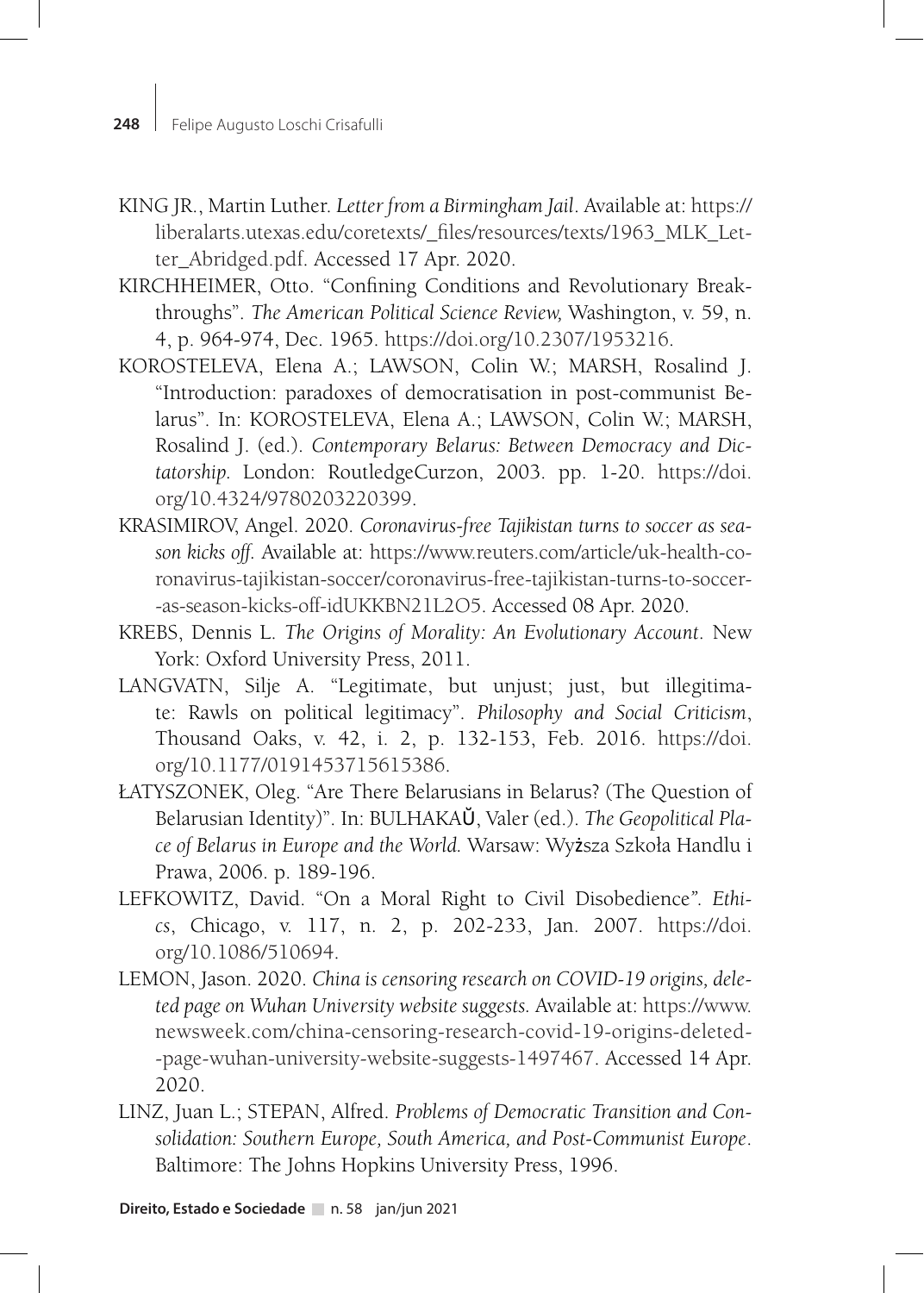- LOCKE, John. *The Second Treatise of Government*. New York: Barnes & Noble, 2004.
- MAKHOVSKY, Andrei. 2020. *Nobody will die from coronavirus in Belarus, says president*. Available at: https://www.reuters.com/article/us-health-coronavirus-belarus/nobody-will-die-from-coronavirus-in-belarus- -says-president-idUSKCN21V1PK. Accessed 14 Apr. 2020.
- MANAEV, Oleg. "Peculiarities of Belarusian Authoritarianism and Its Influence on the Regime Dynamics in Russia and Ukraine". *Acta Slavica Iaponica*, Urbana, v. 35, p. 55-86, 2014.
- MARTELL, Luke. *The Sociology of Globalization*. Cambridge: Polity Press, 2010.
- MATEJKA, Matt. *Turning Away From Your Slavic Brother: The Effects Of Identity On Relations Between Russia And Belarus*. Unpublished Ma. thesis, University of Central Florida, 2012.
- MATOS, Andityas Soares. "Por que obedecer?". *Piseagrama,* Belo Horizonte, n. 13, p. 58-65, 2019.
- MATSUZATO, Kimitaka. "A Populist Island in an Ocean of Clan Politics: The Lukashenka Regime as an Exception among CIS Counties". *Europe-Asia Studies*, Abingdon, v. 56, n. 2, p. 235-261, 2004. https://doi.or g/10.1080/0966813042000190515.
- MATUSZAK, Sławomir. *The Oligarchic Democracy: the Influence of Business Groups on Ukrainian Politics.* Warsaw: Centre for Eastern Studies, 2012.
- MCKAY, Hollie. *Putin could make move to absorb Belarus, Europe's 'last dictatorship,' experts say.* Available at: https://www.foxnews.com/world/ inside-europes-last-dictatorship-the-soviet-styled-belarus. Accessed 07 Apr. 2020.
- MCMAHON, Margery A. "Aleksandr Lukashenka, president, Republic of Belarus". *Journal of Communist Studies and Transition Politics,* [S. l.], v. 13, i. 4, p. 129-137, 1997. https://doi.org/10.1080/13523279708415363.
- MOLTMANN, Jürgen; BASTOS, Levy da Costa. O *Futuro da Criação*. Rio de Janeiro: Mauad X/Instituto Mysterium, 2014.
- MORGAN, Margot. 2019. "Response to Peg Birmingham's "Democracy, Populism, and the Production of Superfluousness: Three Lessons from Arendt's Origins of Totalitarianism"". *Soundings: An Interdisciplinary Journal*, University Park, v. 102, n. 2-3, p. 196-202, 2019. https://doi. org/10.5325/soundings.102.2-3.0196.

MOULIN-DOOS, Claire. *CiviC Disobedience: Taking Politics Seriously – A*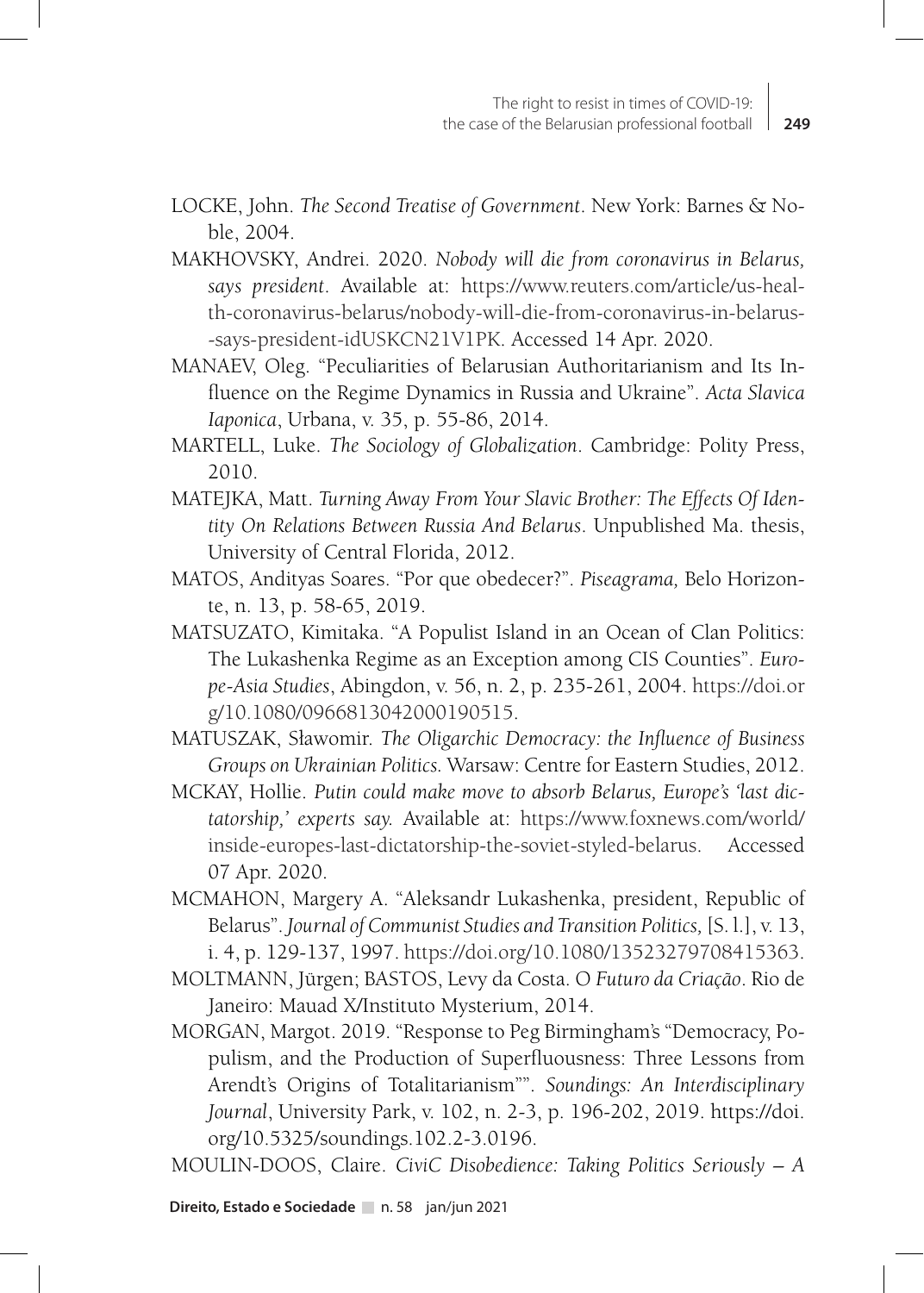*Democratic Theory of Political Disobedience*. Baden-Baden: Nomos/ Bloomsbury, 2015. https://doi.org/10.5771/9783845255576.

- MUNDIM, Daniel. 2020. *Meia brasileiro em Belarus admite medo: "Todo mundo parou. Por que não aqui?".* Available at: https://globoesporte. globo.com/futebol/futebol-internacional/noticia/meia-brasileiro-em- -belarus-admite-medo-todo-mundo-parou-por-que-nao-aqui.ghtml. Accessed 07 Apr. 2020.
- MUSTAFA, Zubeida. "The Principle of Self-Determination in International Law". *The International Lawyer*, Chicago, v. 5, n. 3, p. 479-487, Jul. 1971.
- MYERS, Steven Lee. "The Year Ahead: Eastern Europe Ukraine and Belarus, Separated at Birth". *The New York Times*, New York, Section 4, p. 2, 01 Jan. 2006.
- OHLIN, Jens David. "The Right to Exist and the Right to Resist". In: TE-SÓN, Fernando R. (ed.) *The Theory of Self-Determination.* Cambridge: Cambridge University Press, 2016. pp. 70-93. https://doi.org/10.1017/ CBO9781316340639.005.
- ORTEGA, Ignacio. *KGB, o acrônimo que sobreviveu em Belarus à queda do comunismo*. Available at: https://noticias.uol.com.br/ultimas-noticias/ efe/2010/12/27/kgb-o-acronimo-que-sobreviveu-em-belarus-a-queda-do-comunismo.jhtm. Accessed 13 Apr. 2020.
- PATIN, Katia. *While Europe is in lockdown, Belarus remains open for business*. 2020. Available at: https://www.codastory.com/waronscience/coronavirus-belarus-europe-lockdown. Accessed 13 Apr. 2020.
- PLOTNIKOVA, Anna. Региональные эксперты предсказывают ухудшение ситуации с заражением *Covid-19* в Беларуси*.* Available at: https:// www.golos-ameriki.ru/a/belarus-coronovirus-response-/5357053. html. Accessed 08 Apr. 2020.
- RAWLS, John. *Political Liberalism*. New York: Columbia University Press, 2005.
- RAWLS, John. *A Theory of Justice*. Oxford: Oxford University Press, 1999.
- RAZMETAEVA, Yulia. "The Right to Resist and the Right of Rebellion". J*urisprudence,* Frankfurt am Main, v. 21, n. 3, p. 758-784, 2014. https:// doi.org/10.13165/JUR-14-21-3-06.
- REID, Andrew. 2020. '*Not comprehendible': Outrage as competition continues amid crisis.* Available at: https://au.sports.yahoo.com/football-belarus-criticised-fifpro-slams-premier-league-continuing-amid-covid- -19-crisis-015004942.html. Accessed 08 Apr. 2020.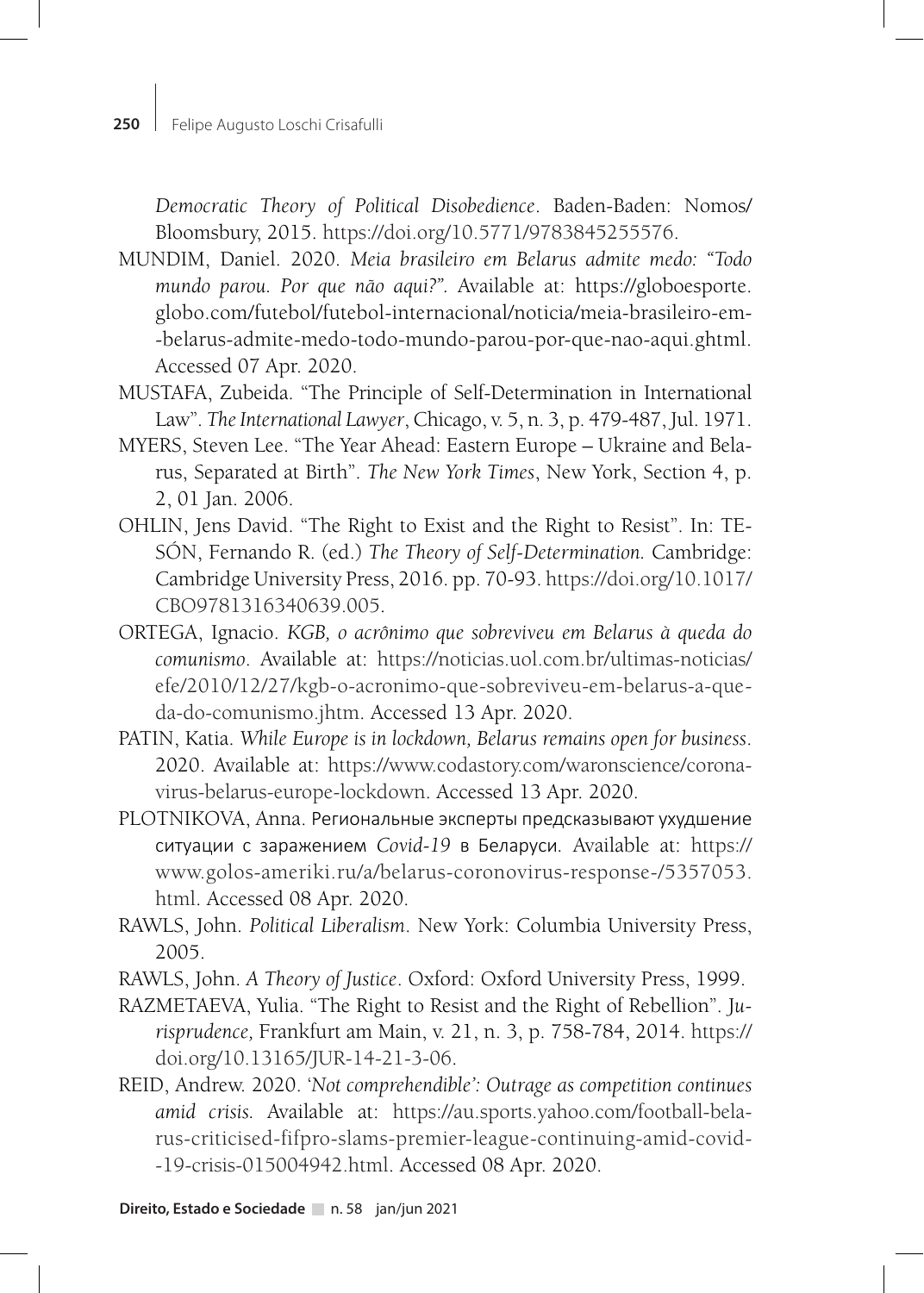- REPORTERS WITHOUT BORDERS. *Coronavirus: The information heroes China silenced.* Available at: https://rsf.org/en/news/coronavirus-information-heroes-china-silenced. Accessed 14 Apr. 2020.
- ROBINSON, Joshua. 2020. *The Soccer Match that Kicked Off Italy's Coronavirus Disaster*. Available at: https://www.wsj.com/articles/the-soccer-match-that-kicked-off-italys-coronavirus-disaster-11585752012. Accessed 07 Apr. 2020.
- ROUDA, Uladzimir. "Is Belarus a Classic Post-Communist Mafia State?". In: MAGYAR, Bálint (ed.). *Stubborn Structures: Reconceptualizing Post-Communist Regimes*. Budapest: Central European University Press, 2019. pp. 247-274.
- ROUTLEDGE, Paul. "A Spatiality of Resistances: Theory and practice in Nepal's Revolution of 1990". In: PILE, Steve; KEITH, Michael (ed.). *Geographies of Resistance.* London: Routledge, 1997. pp. 68-86. https:// doi.org/10.4324/9781315824659-3.
- RUDLING, Per Anders. "Belarus in the Lukashenka Era: National Identity and Relations with Russia". In: SCHMIDTKE, Oliver; YEKELCHYK, Serhy (ed.). *Europe's Last Frontier?: Belarus, Moldova, and Ukraine between Russia and the European Union*. Basingstoke: Palgrave Macmillan, 2008. pp. 55-77. https://doi.org/10.1007/978-1-137-10170-9\_4.
- SÁEZ CABRERA, Carmen. "La desobediencia civil". *Anuario de Derechos Humanos,* n. 1, p. 311-356, 2000.
- SALEH, Naveed. *Greatest medical discoveries in the past 100 years.* Available at: https://www.mdlinx.com/internal-medicine/article/4248. Accessed 07 Apr. 2020.
- SCHMITTER, Philippe C.; KARL, Terry Lynn. "What Democracy Is ... and Is Not". *Journal of Democracy*, Baltimore, v. 2, n. 3, pp. 75-88, Summer, 1991. https://doi.org/10.1353/jod.1991.0033.
- SCHOLTE, Jan Aart. *Globalization: A Critical Introduction*. 2nd. ed. Basingstoke: Palgrave Macmillan, 2005.
- SCHUBERT, Gunter. "Taiwan's Political Evolution from Authoritarianism to Democracy and the Development of Cross-Strait Relations". In: DAMM, Jens; LIM, Paul (ed.). *European Perspectives on Taiwan*. Wiesbaden: Springer VS, pp. 66-83, 2012. https://doi.org/10.1007/978-3-531-94303-9\_4.
- SHEN, Chen; TALEB, Nassim Nicholas; BAR-YAM, Yaneer. *Review of Ferguson et al "Impact of non-pharmaceutical interventions…".* Cambridge: New England Complex Systems Institute, 2020.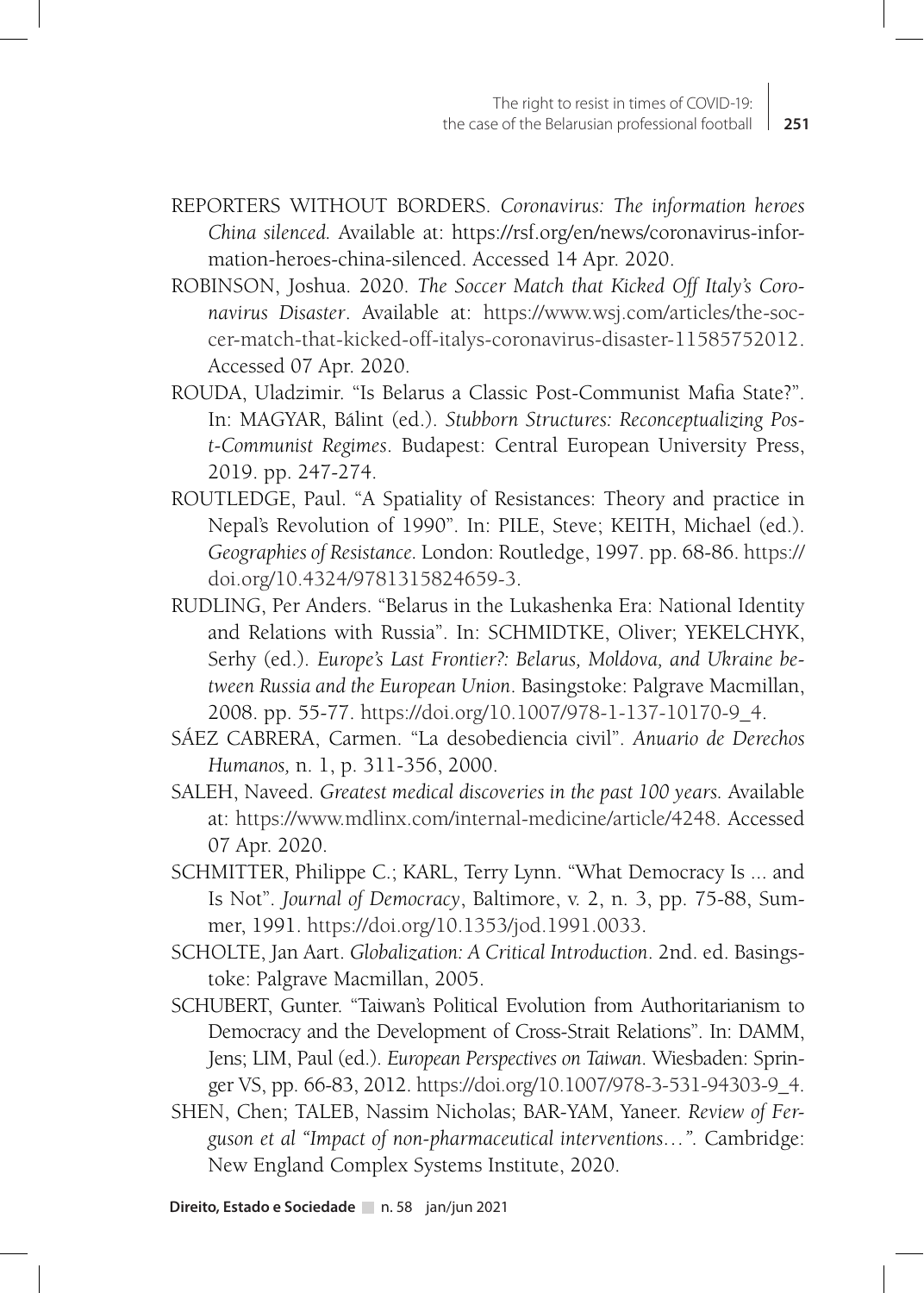- SHUSHKEVICH, Stanislav Stanislavovich. *Neokommunism v Belarusi*. Smolensk: Skif, 2002.
- STRAUSS, Barry. *Ten Caesars: Roman Emperors from Augustus to Constantine*. New York: Simon & Schuster, 2019.
- TOMUSCHAT, Christian. "The right of resistance and human rights". In: UNESCO (ed.). *Violations of human rights: possible rights of recourse and forms of resistance.* Paris: Unesco, 1984. pp. 13-33.
- UGARTEMENDIA ECEIZABARRENA, Juan Ignacio. El derecho de resistencia y su "constitucionalización*". Revista de Estudios Políticos*, Madrid, n. 103, pp. 213-245, 1999.
- UNITED NATIONS. *Report of the Special Rapporteur on the situation of human rights in Belarus.* Geneva: UN, 2017.
- USOV, Pavel. "The neo-authoritarian regime in the Republic of Belarus". *Lithuanian Foreign Policy Review*, Frankfurt am Main, i. 21, pp. 86-111, 2008.
- VERWEIJ, Marcel. *Preventive Medicine between Obligation and Aspiration*. Dordrecht: Springer, 2000. https://doi.org/10.1007/978-94-015- 9365-6.
- WALDRON, Jeremy. *Dignity, Rights, and Responsibility*. San Domenico di Fiesole, Italy: European University Institute, 2010.
- WALZER, Michael. *Just and Unjust Wars: A Moral Argument with Historical Illustrations*. 4th ed. New York: Basic Books, 2006.
- WARD, Alex. *World leaders who denied the coronavirus's danger made us all less safe.* Available at: https://www.vox.com/2020/3/30/21195469/coronavirus-usa-china-brazil-mexico-spain-italy-iran. Accessed 07 Apr. 2020.
- WEBER, Max. "Parliament and Government in Germany under a New Principle Order". In: LASSMAN, Peter; SPEIRS, Ronald (ed.). *Weber: Political Writings.* Cambridge: Cambridge University Press, 2010. pp. 130-271. https://doi.org/10.1017/cbo9780511841095.009.
- WHITE, Stephen; KOROSTELEVA, Elena A. "Lukashenko and the Postcommunist Presidency". In: WHITE, Stephen; KOROSTELEVA, Elena A.; LÖWENHARDT, John (ed.). *Postcommunist Belarus*. Lanham, MD: Rowman & Littlefield, 2005. pp. 59-78.
- WILLIAMS, Sean. 2019. *Inside the most brutal dictatorship you've never heard of*. Available at: https://www.gq-magazine.co.uk/politics/article/burundi-pierre-nkurunziza. Accessed 20 Apr. 2020.